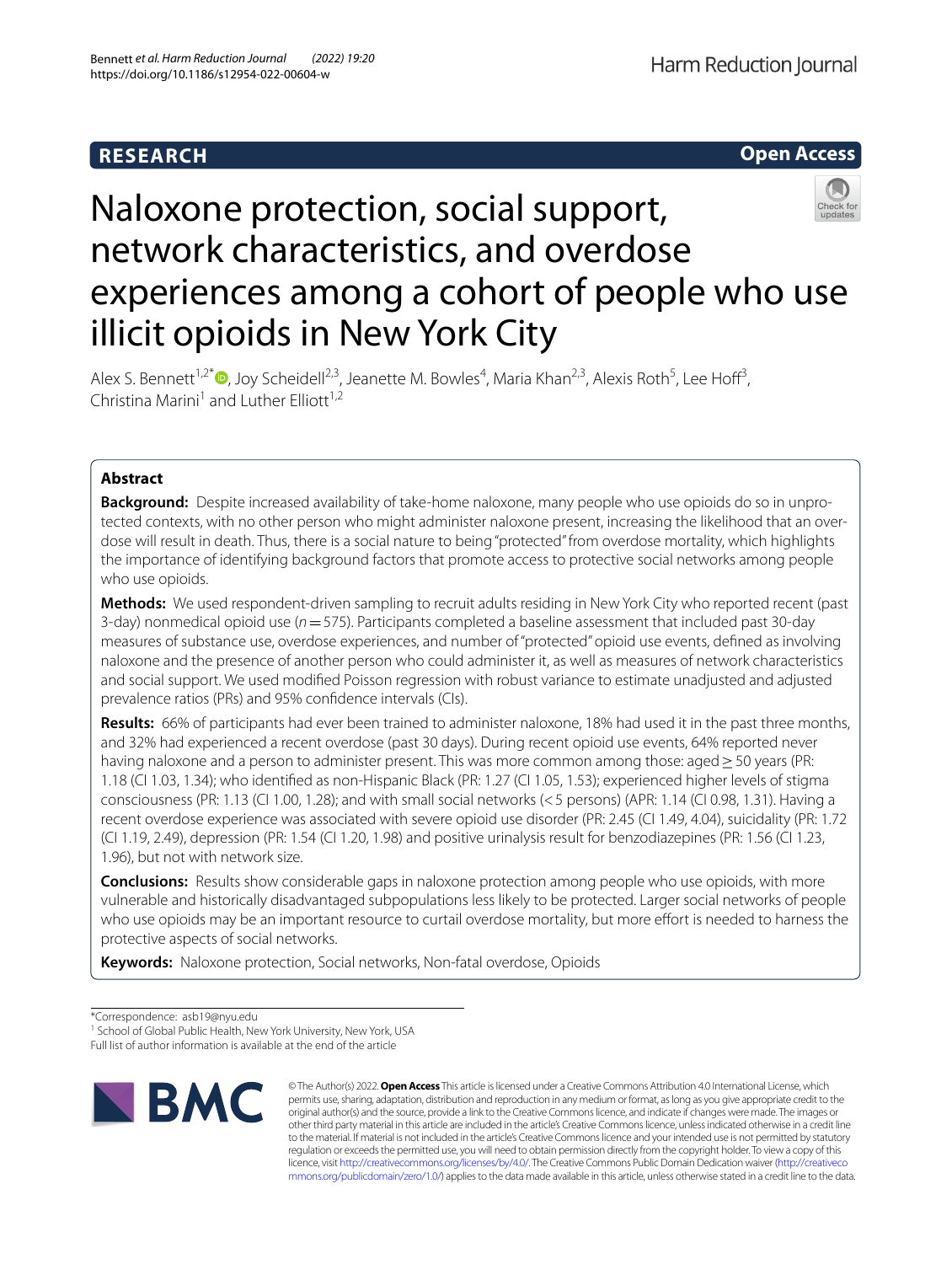## **Background**

The United States (U.S.) remains in a public health emergency of opioid-related morbidity and mortality, with over 100,000 lives lost in 2021 [[1,](#page-13-0) [2\]](#page-13-1). One of the main public health responses to this epidemic of overdose fatalities has been the widespread implementation of take-home naloxone (THN) programs [\[3](#page-13-2)[–6](#page-13-3)]. In New York City (NYC), the setting for this study, naloxone is now widely available at pharmacies, drug treatment programs, syringe service programs (SSPs) [\[7](#page-13-4), [8](#page-13-5)], mail order, shelters, prisons, jails, and through many communitybased programs [[9\]](#page-13-6). THN programs equip people who use drugs and interested community members with both naloxone and the knowledge to prevent (e.g. through avoiding concurrent use of opioids and alcohol or benzodiazepines) and respond to overdose events. Despite widespread access to THN for people who use drugs in places like NYC, there remain important open questions about the contexts in which THN availability does not equate to greater protection from overdose death.

THN overdose protection is contingent on consuming opioids in the presence of another person equipped with and capable of administering intranasal or intramuscular naloxone, as it cannot presently be reliably self-administered. As such, consuming drugs alone signifcantly heightens risk for overdose death [\[10\]](#page-13-7). Research examining the settings of overdose found that up to 75% of overdose fatalities in NYC occurred in private residences [[11\]](#page-13-8), placing the burden of responsibility for response on others in the household, if any exist. Ideally, others in the household would be trained in THN programs, observe or be aware of drug consumption events, and possess naloxone. Most people who witness overdoses are other people who use drugs [\[5](#page-13-9)]. However, even among people who use drugs and are trained in THN programs, they do not always carry naloxone. To illustrate, a study from Baltimore found that among longtime heroin users, twothirds reported ever receiving naloxone, but of those only one-quarter reported always carrying it [\[12](#page-13-10)]. Existing research has identifed many reasons why people who use drugs might not carry naloxone, thus limiting overdose protectedness, which include: stigma [\[13](#page-13-11)], ambivalence [[13\]](#page-13-11), insecurity about competence to use it  $[14]$  $[14]$ , fear of police involvement, concerns about unnecessarily precipitating withdrawal [\[15](#page-13-13)], or consuming drugs alone. For people who primarily consume drugs alone, outside of networks of other people who use drugs and share the responsibility of overdose response, the value of THN is efectively negated.

There is a range of reasons why people might consume drugs alone, including the desire to avoid the stigmatizing judgment of others, safety, comfort, distrust of others, being pressured to share drugs, previous harmful experiences particularly when over-sedated, and drug use preferences [[13,](#page-13-11) [16–](#page-13-14)[18](#page-14-0)]. Using alone denies individuals the benefts identifed with membership in social networks, which include: facilitating collective drug purchasing, group safety, resource sharing, maintaining group surreptitiousness, and social, economic and emotional support [[17,](#page-13-15) [19](#page-14-1)]. Research has demonstrated how networks of people who use drugs can be resources for one another helping prevent many drug-related harms, thus creating a "social capital" that facilitates overdose response [[20,](#page-14-2) [21](#page-14-3)]. Accordingly, the size of one's social network of people who use drugs might be a critical indicator of their protectedness against an overdose fatality. To that end, the present study aims to uncover various factors associated with a person's opioid-using network size and its relationship to their number of opioid use events during which another person and naloxone were present, thus representing a form of "protected use" from fatal overdose.

## **Methods**

## **Study design and sample**

To begin to explore the relationship between diferent types of social network supports and naloxone availability during overdose events, we developed a measure of overdose protectedness, refecting the proportion of opioid use events in the past 30 days in which both a trusted person and naloxone were available. In the current analysis, we present descriptive statistics related to THN training and possession histories and examined potential associations between network characteristics, overdose protectedness, and non-fatal opioid-involved overdose among 575 people (*n*=575) who use illicit opioids in NYC.

Participants enrolled in the study were persons aged 18 or older who were currently (defned as within the past 3 days) using an unprescribed opioid (e.g. heroin, fentanyl, and prescription opioids). Self-report of opioid use was verifed using a rapid urinalysis tool from BTNX that included 9 fentanyl-class drugs in addition to heroin/ morphine, benzodiazepines, alcohol, amphetamines, oxycodone, marijuana, and methadone metabolites. Recruitment followed a traditional respondent-driven sampling (RDS) approach [[22,](#page-14-4) [23\]](#page-14-5) that used numbered coupons to allow participants to refer up to three of their opioid-using network members to the study. Ten "seeds" representing ethnic, gender, and geographical diversity were established, ultimately resulting in a sample of 575 participants.

Once determined to be eligible and having provided informed consent, participants completed a face-toface baseline survey instrument administered by a trained and experienced interviewer entering data on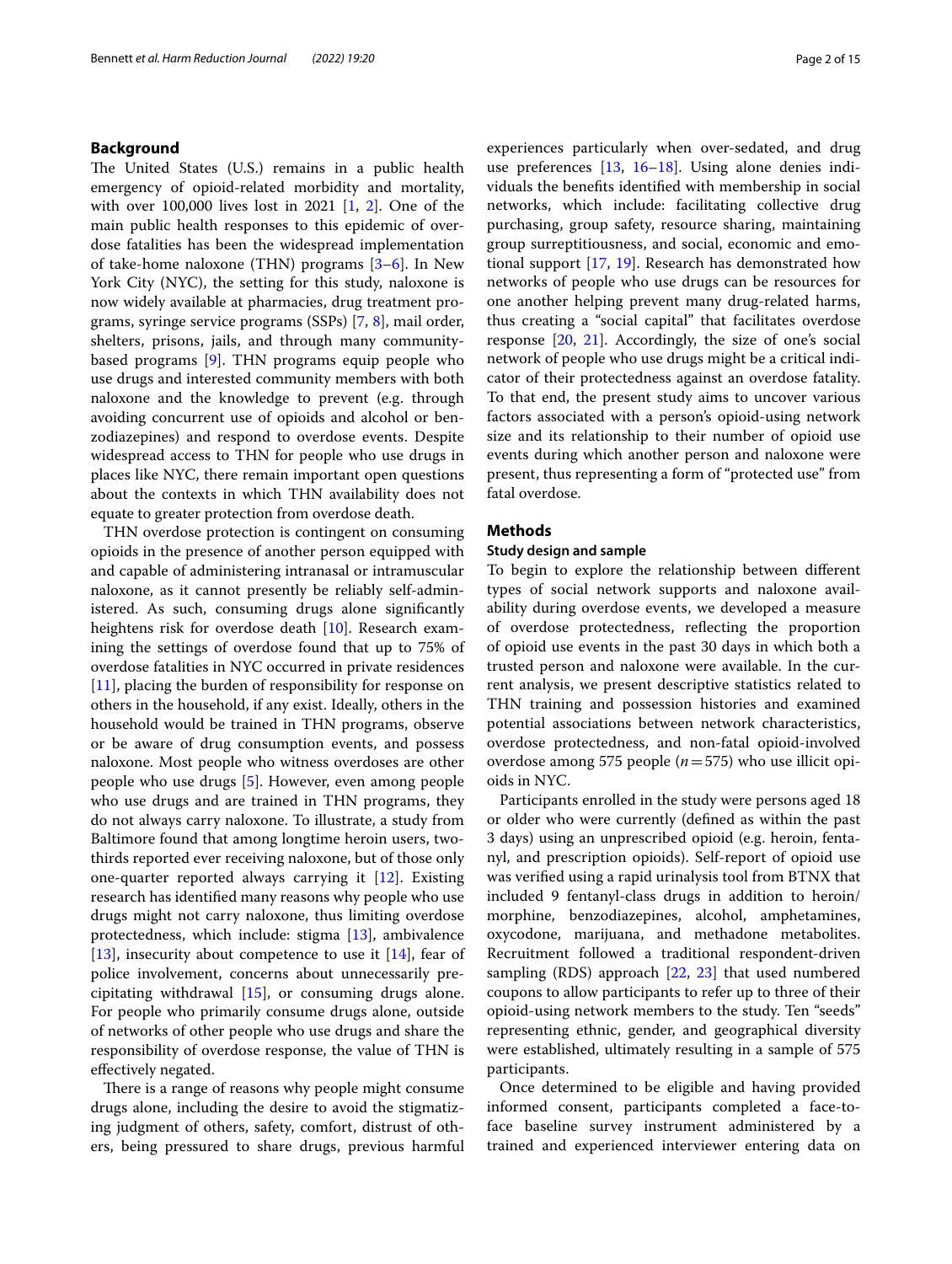a tablet computer. Upon completion of baseline assessment, participants were trained in THN, which included a12-minute NYC Department of Health training video. Participants were compensated \$60 for their time (approximately 2.5 h) and given 3 numbered coupons that they were asked to distribute to other people who use opioids. Participants were given an additional \$15 for each referral of an eligible participant that resulted in a completed enrollment. Due to the COVID-19 pandemic, recruitment stopped in early March of 2020, roughly one week in advance of completing the target sample of  $N=600$ . All procedures were approved by the Institutional Review Board of the host institution.

## **Measures**

## *Network size*

Opioid-using network members were defned using the inclusion criteria for the study. We measured baseline network size using two indicators: 1) the participantreported number of adults  $(>18$  years of age) whose names they knew (and who also knew their name) that live in NYC and were known to have used illicit opioids in the last three days, and 2) whom the participant had seen at least once in the past two weeks. Because the recruitment of participants was network-based, all participants had at least one network member (the person who had referred them to the study by providing an RDS coupon), and we considered those with less than fve reported members in their opioid-using networks to have small networks. Among those who inject drugs (*n*=102), we also measured the total number of people who had been in their presence when injecting drugs in the past three months, which we dichotomized as  $\geq 1$  versus 0 to capture isolated injection.

## **Social support**

Because the size of social networks is an imprecise indicator of how intimate or supportive these networks are, we included items about the frequency of reported forms of social and material support they had received from their non-drug-using (e.g., "your relatives, nondrug using friends and/or neighbors, program staf") and drug-using network members in the past three months, including ofers of a place to sleep, gifts of money with no strings attached, and emotional support when they were unhappy. We created separate dichotomous past 30-day indicators for each. To investigate how the constitution of networks may relate to overdose risk and protection, we also created a combined categorical support indicator defned as having received none of the forms of support from using and non-using networks; receiving  $\geq$  1 form of support from drug-using but no support from non-using network; receiving  $\geq$  1 form of support from non-using but no support from drug-using network; and receiving  $\geq 1$  form of support from both networks. Finally, participants reported if they were currently cohabiting with a romantic partner, cohabiting with anyone, and if that cohabiting person used opioids.

## **Protection with naloxone**

In the survey, participants reported the number of days they had used opioids in the past 30 days and the number of times they used, on average, each day, which we multiplied to estimate the total number of past 30-day opioid use events. Participants also reported the number of opioid use events in the past 30 days during which both naloxone and a person trusted to administer it were present, which are defned as "protected use" events. To calculate the proportion of protected use events in the past 30 days, we divided the reported number of opioid use events where naloxone and a person were present by the total reported number of opioid use events. We multiplied this proportion by 100 to capture the percentage of protected events, which we then dichotomized as never protected (e.g., 0% protected events) versus at least some protected events (e.g.,>0% protected events) in the past 30 days.

#### **Opioid overdose**

Past-month indicators of opioid-related overdose were drawn from the Recent Overdose Experience Scale (RODES) [\[24](#page-14-6)]. Empirically-derived estimates suggest that less than 5% of heroin-related overdoses are fatal [[25](#page-14-7), [26\]](#page-14-8) making non-fatal overdoses a critical outcome for research, particularly where sample size is constrained. The RODES assesses a number of clinical indicators of opioid-involved non-fatal overdose, including loss of consciousness, labored breathing, face or fngers turning blue, emergency services called, or naloxone administered, as well as asking respondents to estimate the number of days in the past month during which they believed they had an opioid-involved overdose, defned broadly as an event during which "you were more sedated drugged, or high than you wanted to be or felt was safe." We considered an affirmative response to any of these experiences to indicate an overdose experience.

## **Sample characteristics and covariates**

Queried correlates included self-reported sociodemographic characteristics of age; race/ethnicity (categorized as non-Hispanic white, non-Hispanic Black, Hispanic/ Latinx, and other e.g., Asian, American Indian or Native American, Native Hawaiian/Pacifc Islander); sex (categorized as male/trans male and female/trans female); and employment status (categorized as employed full- or part-time, of books in informal/cash jobs, homemaker,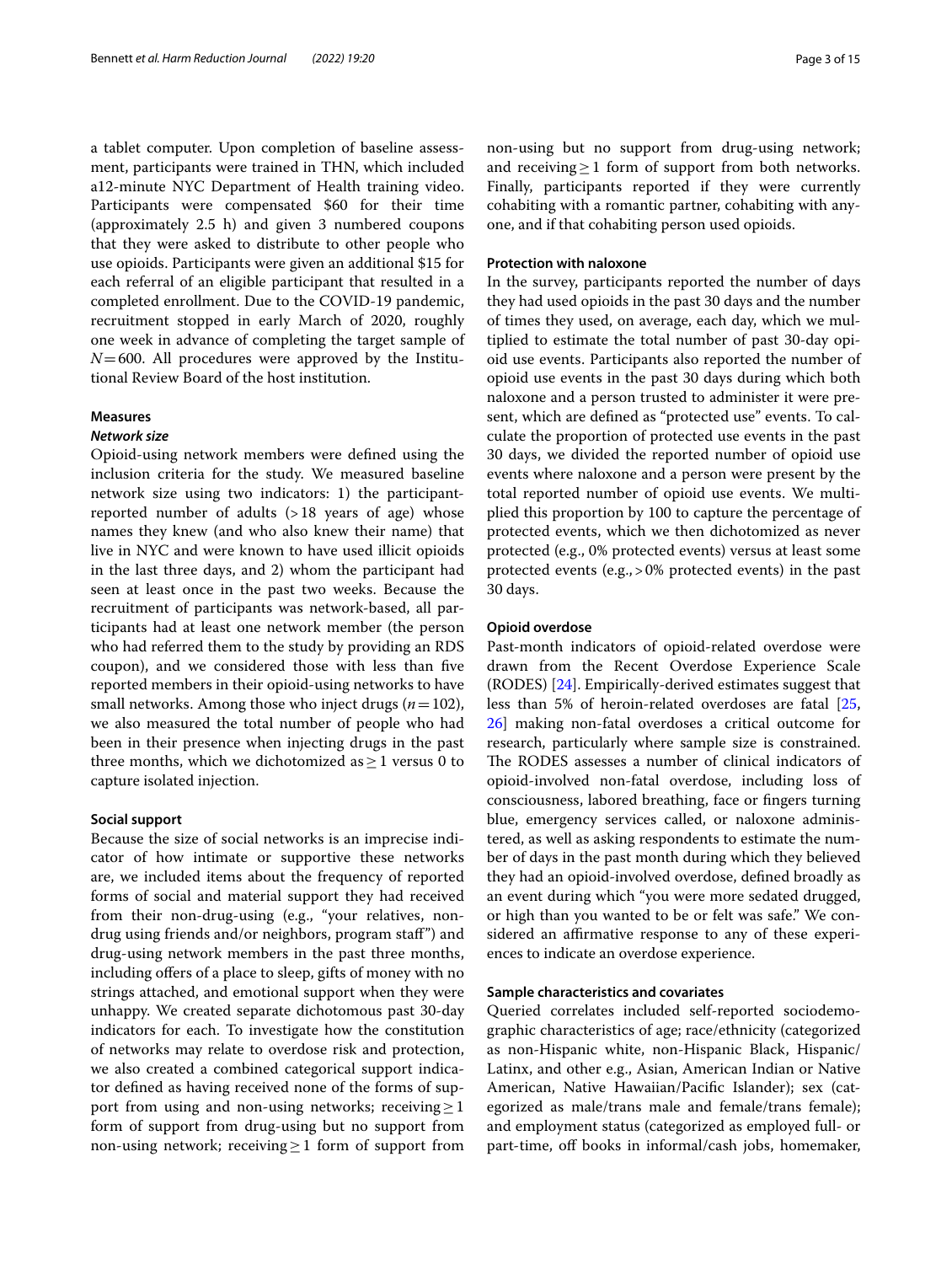or full-time student versus unemployed or unable to work for health reasons). Participants reported if they were currently homeless and if they had ever been incarcerated. Opioid use disorder (OUD) severity was measured using the Diagnostic and Statistical Manual of Mental Disorders Version 5 (DSM 5) criteria [[27\]](#page-14-9) and categorized as mild (score 2–3), moderate (score 4–5), or severe (score  $\geq$  6). Participants reported if they had ever injected heroin, as well as past 30-day use of cocaine, crack, marijuana, and/or benzodiazepine. Drug userelated stigma was measured using six items adapted from the Stigma Consciousness Scale [\[28](#page-14-10)], on which participants reported, using a Likert-type response scale, their level of agreement with statements such as, "I worry that other people might fnd out that I use drugs" and "I feel guilty about using drugs." We summed responses to the six items (range  $0-24$ , alpha $=0.76$ ) and dichotomized at the sample median (scores  $\geq$  13). Posttraumatic stress disorder (PTSD) symptoms were measured using the six-item version of the PTSD Checklist [[29](#page-14-11)] (range 0–24, alpha=0.90), with scores  $\geq$  14 considered a positive screen for PTSD. Overall mental health was measured as a continuous score capturing the participants' average across the 20 items in the DSM-5 Cross-Cutting Symptom scale (range 0–4; Cronbach's alpha=0.91); depression, anxiety, and suicidality were defned based on subscales  $[30]$ . The frequency with which participants visited a syringe exchange program (SEP) in the past three months was coded as "never," "less than once a month," and "almost daily/daily." Participants reported if they were currently receiving treatment for opioid use and, if so, what form of treatment. Those receiving treatment were all receiving medication-assisted treatment, hence we created a dichotomous measure of no current treatment versus medication-assisted treatment. Finally, participants reported if they had ever been trained to administer naloxone and if they had administered it to anyone in the past three months.

## **Analyses**

All analyses were conducted in Stata 15.1 [\[31](#page-14-13)]. In univariate analyses, we estimated the frequency and proportion of sample characteristics in the total sample. In bivariate analyses, we estimated the frequency and proportion of having fewer than fve members in one's opioid network, of having no social support from using network members, of having 0% protected opioid use events, and of overdose experiences for each sample characteristic. We used a modifed Poisson regression with robust variance estimation to estimate prevalence ratios (PRs) and 95% confdence intervals (CIs) for association. We used modifed Poisson regression because our binary outcomes were not rare [[32\]](#page-14-14) and because this method provides statistically principled estimates when conducting regression analyses with data from an RDS study design [[33\]](#page-14-15). For each indicator of network size, social support and cohabiting, we estimated the frequency and proportion of past 30 days: (1) events of using opioids without naloxone and a person present, and (2) having had an opioid overdose. We estimated unadjusted and adjusted PRs, with adjusted models controlling for age, sex, race/ ethnicity, current homelessness, and OUD severity.

### **Results**

**Participant socio‑demographic characteristics, drug use, and drug treatment and harm reduction access (Table [1](#page-4-0))** Of the study population of opioid users, 65.8% were men and 33.5% were women; their mean age was 48.3 years with 55.7% 50 years of age or older; and 39.8% were Hispanic/Latinx, 37.7% were non-Hispanic Black, 18.4% were non-Hispanic white, and 3.3% were categorized as another racial/ethnic background (Tables  $1, 2$ ). The majority of the sample were unemployed (77.3%)and had a history of incarceration (80.2%). Thirty percent of participants reported they were currently homeless. The majority of those not experiencing homelessness lived with someone else (75.6%), with one-quarter reporting cohabitation with a romantic partner (25.9%) and 17.7% reported cohabitating with a romantic partner used opioids. Over one-quarter cohabited some someone who uses opioids, including romantic partners (28.0%).

Based on DSM-5 criteria, the majority of the sample had severe OUD (76.6%), with 34.0% reporting lifetime history of heroin injection. Urine-based toxicology indicated 85.9% had recent exposure to heroin, 53.1% to fentanyl, and 5.7% to oxycodone. Substantial proportions reported use of other drugs in the past 30 days including cocaine (50.0%), crack (28.0%), marijuana (37.8%), and a benzodiazepine (32.8%). Participants reported experiencing drug-related stigma (48.6%), depressive symptoms (54.1%), anxiety symptoms (45.4%), PTSD (10.8%), and suicidal ideation (4.9%). Only 29.0% reported SEP use. Of the 575 recruited participants, 65.8% had ever been trained to use naloxone, and 17.7% had administered it in the past three months.

Of those trained to use naloxone  $(n=379)$ , 80% (302/379) were in possession of a THN kit at the time of the interview. On average, participants reported using 4.4 times (standard deviation [SD] 7.6) per day in the past 30 days and using on 23.6 days (SD 9.0) of the past 30 days; the mean number of use events in the days 30 days was  $104.0$  (SD 163.8). The mean number of days naloxone was reported to be available when using opioids in the past 30 days was 7.9 days. When asked how often naloxone was available during opioid use events in the past 30 days, 45% of all participants reported naloxone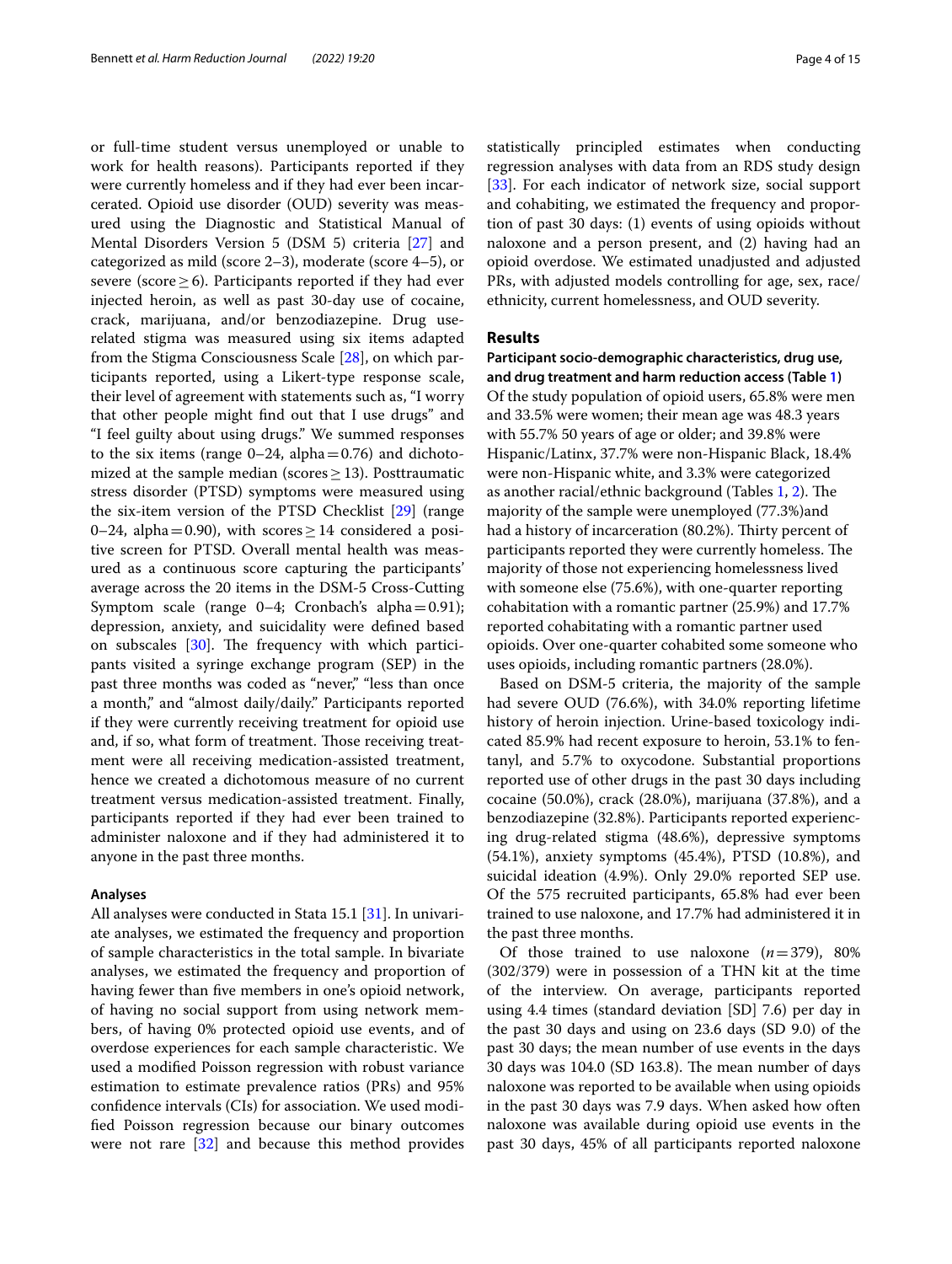## <span id="page-4-0"></span>**Table 1** Participant characteristics in the total sample and by network characteristics (*N*=575)

|                                                        | $N$ (%) in total sample <sup>a</sup> | $N$ (%) with $<$ 5<br>members in<br>network <sup>b</sup> | PR (95% CI) for<br>association with < 5<br>members in network <sup>c</sup> | $N$ (%) with no support<br>from using network<br>members <sup>d</sup> | PR (95% CI) for<br>association with no<br>support from using<br>network <sup>e</sup> |
|--------------------------------------------------------|--------------------------------------|----------------------------------------------------------|----------------------------------------------------------------------------|-----------------------------------------------------------------------|--------------------------------------------------------------------------------------|
| Age                                                    |                                      |                                                          |                                                                            |                                                                       |                                                                                      |
| Less than 50 years of age 255 (44.3)                   |                                      | 68 (26.8)                                                | Ref                                                                        | 103(40.6)                                                             | Ref                                                                                  |
| 50 years of age or older                               | 321 (55.7)                           | 63 (19.6)                                                | 0.73 (0.54, 0.99)                                                          | 156 (48.8)                                                            | 1.20 (1.00, 1.45)                                                                    |
| Race/ethnicity                                         |                                      |                                                          |                                                                            |                                                                       |                                                                                      |
| Non-Hispanic White                                     | 106 (18.4)                           | 26 (24.8)                                                | Ref                                                                        | 46 (43.4)                                                             | Ref                                                                                  |
| Non-Hispanic Black                                     | 217 (37.7)                           | 47 (21.7)                                                | 0.87 (0.58, 1.33)                                                          | 108 (49.8)                                                            | 1.15 (0.89, 1.48)                                                                    |
| Hispanic/Latinx                                        | 229 (39.8)                           | 53 (23.1)                                                | 0.93 (0.62, 1.41)                                                          | 97 (42.7)                                                             | 0.98 (0.76, 1.28)                                                                    |
| Other                                                  | 19 (3.30)                            | 4(21.0)                                                  | 0.85 (0.33, 2.16)                                                          | 6(31.6)                                                               | 0.73 (0.36, 1.46)                                                                    |
| Sex                                                    |                                      |                                                          |                                                                            |                                                                       |                                                                                      |
| Female                                                 | 193 (33.5)                           | 43 (22.5)                                                | Ref                                                                        | 90(27.1)                                                              | Ref                                                                                  |
| Male                                                   | 379 (65.8)                           | 87 (23.0)                                                | 1.02 (0.74, 1.41)                                                          | 167(44.3)                                                             | 0.94(0.78, 1.13)                                                                     |
| Employment status                                      |                                      |                                                          |                                                                            |                                                                       |                                                                                      |
| Unemployed                                             | 445 (77.3)                           | 99 (22.3)                                                | Ref                                                                        | 195 (44.0)                                                            | Ref                                                                                  |
| Employed                                               | 124 (21.5)                           | 30 (24.2)                                                | 1.08 (0.76, 1.55)                                                          | 62 (50.0)                                                             | 1.14 (0.92, 1.39)                                                                    |
| Currently homeless                                     |                                      |                                                          |                                                                            |                                                                       |                                                                                      |
| No                                                     | 402 (69.9)                           | 90(22.4)                                                 | Ref                                                                        | 184 (45.9)                                                            | Ref                                                                                  |
| Yes                                                    | 173 (30.1)                           | 41 (23.7)                                                | 1.06 (0.76, 1.46)                                                          | 75 (43.4)                                                             | 0.76(0.63, 0.93)                                                                     |
| Ever incarcerated                                      |                                      |                                                          |                                                                            |                                                                       |                                                                                      |
| No                                                     | 114 (19.8)                           | 33 (29.0)                                                | Ref                                                                        | 63 (55.8)                                                             | Ref                                                                                  |
| Yes                                                    | 462 (80.2)                           | 98 (21.3)                                                | 0.73 (0.52, 1.03)                                                          | 196 (42.5)                                                            | 0.59(0.39, 0.89)                                                                     |
| Currently lives with romantic partner                  |                                      |                                                          |                                                                            |                                                                       |                                                                                      |
| No                                                     | 426 (74.1)                           | 103 (24.2)                                               | Ref                                                                        | 192 (45.3)                                                            | Ref                                                                                  |
| Yes                                                    | 149 (25.9)                           | 28 (18.8)                                                | 0.78(0.53, 1.13)                                                           | 67(44.7)                                                              | 0.99(0.80, 1.21)                                                                     |
| Currently lives with romantic partner who uses opioids |                                      |                                                          |                                                                            |                                                                       |                                                                                      |
| No                                                     | 473 (82.3)                           | 115(24.3)                                                | Ref                                                                        | 215(45.6)                                                             | Ref                                                                                  |
| Yes                                                    | 102 (17.7)                           | 16(15.7)                                                 | 0.64(0.40, 1.04)                                                           | 44 (42.7)                                                             | 0.94(0.73, 1.20)                                                                     |
| Currently lives with anyone                            |                                      |                                                          |                                                                            |                                                                       |                                                                                      |
| No                                                     | 140 (24.4)                           | 30(21.4)                                                 | Ref                                                                        | 67 (48.2)                                                             | Ref                                                                                  |
| Yes                                                    | 434 (75.6)                           | 101 (23.3)                                               | 1.09 (0.76, 1.56)                                                          | 192 (44.2)                                                            | 0.92(0.75, 1.12)                                                                     |
|                                                        |                                      |                                                          |                                                                            |                                                                       |                                                                                      |
| Currently lives with anyone who uses opioids<br>No     | 399 (72.0)                           | 98 (24.6)                                                | Ref                                                                        |                                                                       | Ref                                                                                  |
| Yes                                                    | 155 (28.0)                           | 27(17.4)                                                 | 0.71(0.48, 1.04)                                                           | 186 (46.8)                                                            |                                                                                      |
|                                                        |                                      |                                                          |                                                                            | 64 (41.0)                                                             | 0.88(0.70, 1.09)                                                                     |
| Current living situation                               |                                      |                                                          |                                                                            |                                                                       |                                                                                      |
| Lives alone                                            | 140 (25.3)<br>259 (46.8)             | 30(21.4)                                                 | Ref                                                                        | 67 (48.2)                                                             | Ref                                                                                  |
| Not with anyone who<br>uses opioids                    |                                      | 68 (26.2)                                                | 1.22 (0.84, 1.79)                                                          | 119(46.1)                                                             | 0.96(0.77, 1.19)                                                                     |
| Someone who uses<br>opioids                            | 155 (28.0)                           | 27(17.4)                                                 | 0.81(0.51, 1.30)                                                           | 64 (41.0)                                                             | 0.85(0.66, 1.10)                                                                     |
| Length of opioid use history                           |                                      |                                                          |                                                                            |                                                                       |                                                                                      |
| 15 years of less                                       | 154 (16.8)                           | 46 (30.1)                                                | Ref                                                                        | 71 (46.4)                                                             | Ref                                                                                  |
| 16-26 years                                            | 136 (23.6)                           | 30(22.1)                                                 | 0.73(0.49, 1.09)                                                           | 52 (38.2)                                                             | 0.82(0.63, 1.08)                                                                     |
| 27-35 years 27-35 years                                | 147 (25.6)                           | 32 (21.8)                                                | $0.72$ (0.49, 1.07)                                                        | 72 (49.0)                                                             | 1.06 (0.83, 1.34)                                                                    |
| 36 years or longer                                     | 137 (23.8)                           | 23 (16.8)                                                | 0.56(0.36, 0.87)                                                           | 64 (47.1)                                                             | 1.01(0.79, 1.30)                                                                     |
| <b>OUD</b> severity                                    |                                      |                                                          |                                                                            |                                                                       |                                                                                      |
| Mild/moderate                                          | 95 (16.5)                            | 24 (25.3)                                                | Ref                                                                        | 56 (59.0)                                                             | Ref                                                                                  |
| Severe                                                 | 441 (76.6)                           | 93 (21.1)                                                | 0.84 (0.57, 1.24)                                                          | 186 (42.4)                                                            | 0.72(0.59, 0.88)                                                                     |
| Ever injected heroin                                   |                                      |                                                          |                                                                            |                                                                       |                                                                                      |
| No                                                     | 365 (63.4)                           | 85 (23.3)                                                | Ref                                                                        | 175 (48.2)                                                            | Ref                                                                                  |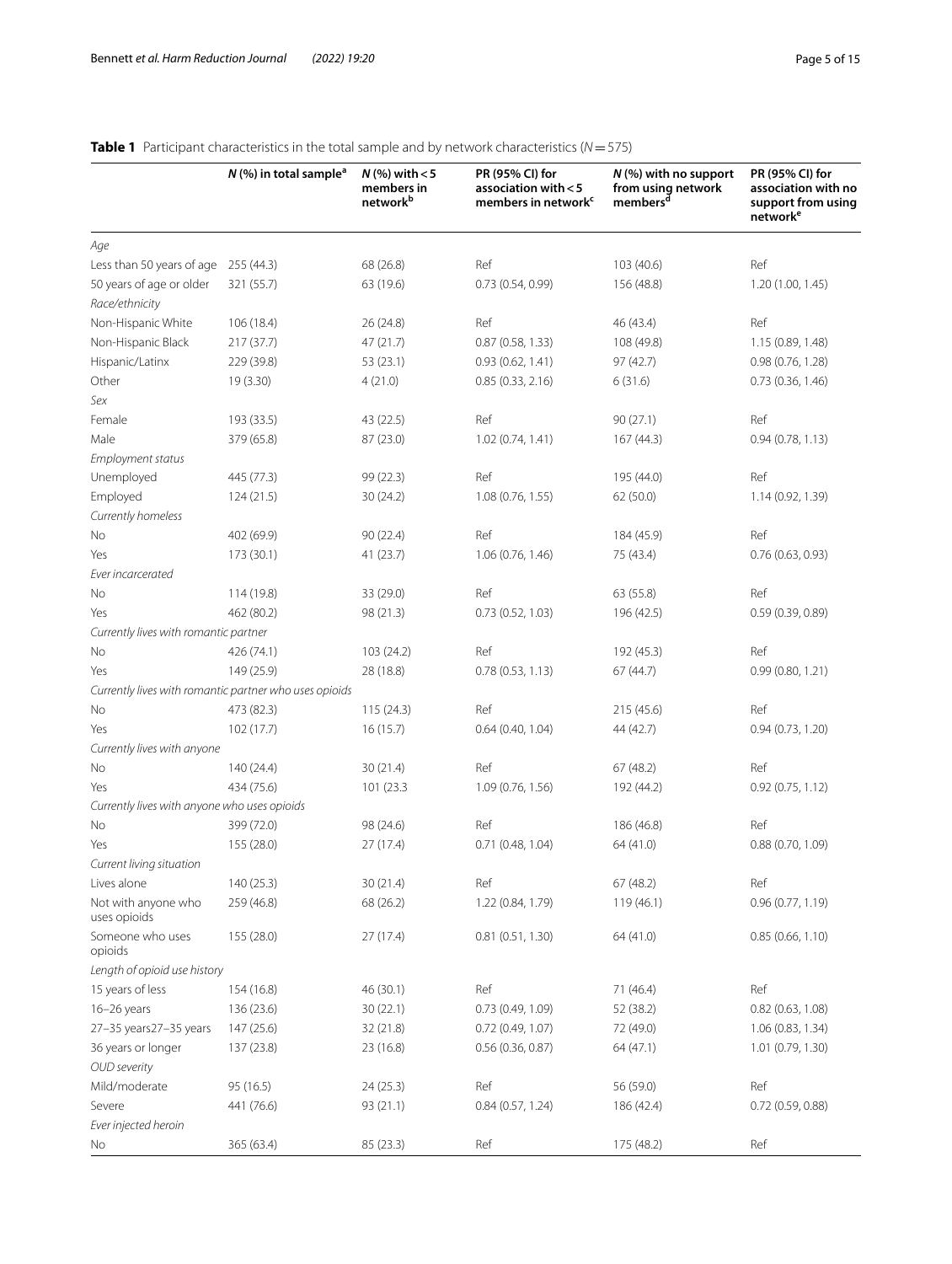## **Table 1** (continued)

|                                      | $N$ (%) in total sample <sup>a</sup> | $N$ (%) with $<$ 5<br>members in<br>network <sup>b</sup> | PR (95% CI) for<br>association with <5<br>members in network <sup>c</sup> | $N$ (%) with no support<br>from using network<br>members <sup>d</sup> | PR (95% CI) for<br>association with no<br>support from using<br>network <sup>e</sup> |
|--------------------------------------|--------------------------------------|----------------------------------------------------------|---------------------------------------------------------------------------|-----------------------------------------------------------------------|--------------------------------------------------------------------------------------|
| Yes                                  | 196 (34.0)                           | 39 (20.0)                                                | 0.86(0.61, 1.20)                                                          | 75 (38.3)                                                             | 0.80(0.64, 0.98)                                                                     |
| Cocaine use in past 30 days          |                                      |                                                          |                                                                           |                                                                       |                                                                                      |
| No                                   | 288 (50.0)                           | 77 (26.7)                                                | Ref                                                                       | 139 (48.4)                                                            | Ref                                                                                  |
| Yes                                  | 288 (50.0)                           | 54 (18.8)                                                | 0.70 (0.52, 0.96)                                                         | 120 (41.8)                                                            | 0.86(0.72, 1.04)                                                                     |
| Crack use in past 30 days            |                                      |                                                          |                                                                           |                                                                       |                                                                                      |
| No                                   | 415 (72.0)                           | 95 (23.0)                                                | Ref                                                                       | 197 (47.6)                                                            | Ref                                                                                  |
| Yes                                  | 161 (28.0)                           | 26 (22.4)                                                | 0.97(0.70, 1.37)                                                          | 62 (38.8)                                                             | 0.81(0.65, 1.01)                                                                     |
| Marijuana use in past 30 days        |                                      |                                                          |                                                                           |                                                                       |                                                                                      |
| No                                   | 358 (62.2)                           | 84 (23.5)                                                | Ref                                                                       | 170 (47.6)                                                            | Ref                                                                                  |
| Yes                                  | 218 (37.8)                           | 47 (21.6)                                                | 0.92(0.67, 1.26)                                                          | 89 (41.1)                                                             | 0.86(0.71, 1.04)                                                                     |
| Benzodiazepine use in past 30 days   |                                      |                                                          |                                                                           |                                                                       |                                                                                      |
| No                                   | 387 (67.2)                           | 88 (22.8)                                                | Ref                                                                       | 178 (46.2)                                                            | Ref                                                                                  |
| Yes                                  | 189 (32.8)                           | 43 (22.8)                                                | 1.00(0.72, 1.38)                                                          | 81 (42.9)                                                             | 0.93(0.76, 1.13)                                                                     |
| Fentanyl detected in urine analysis  |                                      |                                                          |                                                                           |                                                                       |                                                                                      |
| No                                   | 268 (46.5)                           | 64 (23.9)                                                | Ref                                                                       | 135 (50.6)                                                            | Ref                                                                                  |
| Yes                                  | 306 (53.1)                           | 66 (21.6)                                                | 0.90(0.67, 1.23)                                                          | 123 (40.3)                                                            | 0.80(0.66, 0.96)                                                                     |
| Oxycodone detected in urine analysis |                                      |                                                          |                                                                           |                                                                       |                                                                                      |
| No                                   | 541 (93.9)                           | 123 (22.8)                                               | Ref                                                                       | 247 (45.7)                                                            | Ref                                                                                  |
| Yes                                  | 33(5.7)                              | 7(21.2)                                                  | 0.93(0.47, 1.83)                                                          | 11(34.4)                                                              | 0.75(0.46, 1.22)                                                                     |
| Heroin detected in urine analysis    |                                      |                                                          |                                                                           |                                                                       |                                                                                      |
| No                                   | 79 (13.7)                            | 17(21.5)                                                 | Ref                                                                       | 43 (55.1)                                                             | Ref                                                                                  |
| Yes                                  | 495 (85.9)                           | 113 (22.9)                                               | 1.06(0.68, 1.67)                                                          | 215 (43.5)                                                            | 0.79(0.63, 0.99)                                                                     |
| Stigma (median $\geq$ 13)            |                                      |                                                          |                                                                           |                                                                       |                                                                                      |
| No                                   | 278 (48.3)                           | 53 (19.1)                                                | Ref                                                                       | 120 (43.2)                                                            | Ref                                                                                  |
| Yes                                  | 280 (48.6)                           | 68 (24.4)                                                | 1.27 (0.93, 1.76)                                                         | 127 (45.5)                                                            | 1.05 (0.88, 1.27)                                                                    |
| <b>PTSD</b>                          |                                      |                                                          |                                                                           |                                                                       |                                                                                      |
| No                                   | 513 (89.1)                           | 117 (22.8)                                               | Ref                                                                       | 232 (45.4)                                                            | Ref                                                                                  |
| Yes                                  | 62 (10.8)                            | 14(22.6)                                                 | 0.99(0.61, 1.61)                                                          | 27 (43.6)                                                             | 0.96(0.71, 1.29)                                                                     |
| Omnibus mental health*               | 0.7(0.25, 1.3)                       |                                                          | Ref                                                                       |                                                                       | Ref                                                                                  |
|                                      |                                      |                                                          | 1.02 (0.84, 1.24)                                                         |                                                                       | 0.99(0.87, 1.12)                                                                     |
| Depression                           |                                      |                                                          |                                                                           |                                                                       |                                                                                      |
| No                                   | 264 (45.9)                           | 62 (23.5)                                                | Ref                                                                       | 115(43.6)                                                             | Ref                                                                                  |
| Yes                                  | 69 (54.1)                            | 69 (22.2)                                                | 0.94(0.70, 1.28)                                                          | 114(46.4)                                                             | 1.07 (0.89, 1.28)                                                                    |
| Anxiety                              |                                      |                                                          |                                                                           |                                                                       |                                                                                      |
| No                                   | 314 (54.6)                           | 70 (22.3)                                                | Ref                                                                       | 143 (45.5)                                                            | Ref                                                                                  |
| Yes                                  | 216 (45.4)                           | 61(23.4)                                                 | 1.05(0.78, 1.42)                                                          | 116 (44.6)                                                            | 0.98(0.82, 1.17)                                                                     |
| Suicidality                          |                                      |                                                          |                                                                           |                                                                       |                                                                                      |
| No                                   | 546 (95.1)                           | 125 (22.9)                                               | Ref                                                                       | 247 (45.2)                                                            | Ref                                                                                  |
| Yes                                  | 28 (4.9)                             | 6(21.4)                                                  | 0.94(0.45, 1.94)                                                          | 12(44.4)                                                              | 0.98(0.64, 1.51)                                                                     |
| SEP visits in past 3 months          |                                      |                                                          |                                                                           |                                                                       |                                                                                      |
| No                                   | 347 (60.2)                           | 88 (25.4)                                                | Ref                                                                       | 172 (49.7)                                                            | Ref                                                                                  |
| Yes                                  | 170 (29.5)                           | 30 (17.8)                                                | 0.70(0.48, 1.02)                                                          | 64 (17.9)                                                             | 0.76(0.51, 0.95)                                                                     |
| Currently opioid treatment           |                                      |                                                          |                                                                           |                                                                       |                                                                                      |
| No current treatment                 | 254 (44.2)                           | 71 (28.0)                                                | Ref                                                                       | 104(41.1)                                                             | Ref                                                                                  |
| Medication assisted                  |                                      |                                                          |                                                                           |                                                                       |                                                                                      |
| treatment                            | 321 (55.8)                           | 60 (18.7)                                                | 0.67(0.49, 0.90)                                                          | 155 (48.3)                                                            | 1.17(0.98, 1.41)                                                                     |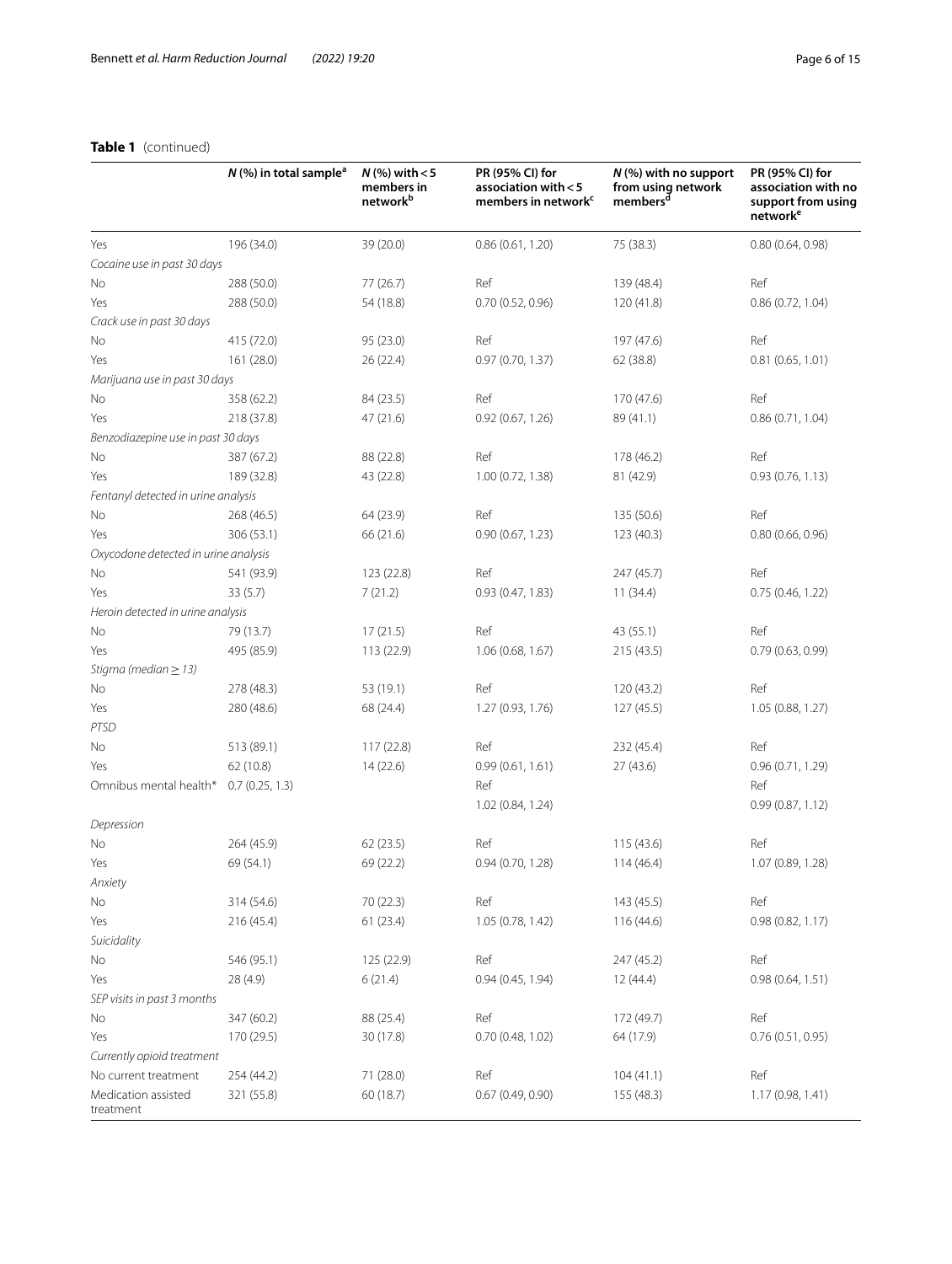## **Table 1** (continued)

|                                        | $N$ (%) in total sample <sup>a</sup> | $N$ (%) with $<$ 5<br>members in<br>network <sup>b</sup> | PR (95% CI) for<br>association with $< 5$<br>members in network <sup>c</sup> | $N$ (%) with no support<br>from using network<br>members <sup>a</sup> | PR (95% CI) for<br>association with no<br>support from using<br>network <sup>e</sup> |
|----------------------------------------|--------------------------------------|----------------------------------------------------------|------------------------------------------------------------------------------|-----------------------------------------------------------------------|--------------------------------------------------------------------------------------|
| Ever trained to administer naloxone    |                                      |                                                          |                                                                              |                                                                       |                                                                                      |
| <b>No</b>                              | 193 (33.5)                           | 56(29.0)                                                 | Ref                                                                          | 95 (49.5)                                                             | Ref                                                                                  |
| Yes                                    | 379 (65.8)                           | 93 (19.3)                                                | 0.66(0.49, 0.90)                                                             | 163(43.1)                                                             | 0.87(0.72, 1.05)                                                                     |
| Administered naloxone in past 3 months |                                      |                                                          |                                                                              |                                                                       |                                                                                      |
| <b>No</b>                              | 474 (82.3)                           | 120 (25.4)                                               | Ref                                                                          | 227(48.1)                                                             | Ref                                                                                  |
| Yes                                    | 102(17.7)                            | 11 (10.8)                                                | 0.42(0.24, 0.76)                                                             | 32 (31.4)                                                             | 0.65(0.48, 0.88)                                                                     |

<sup>a</sup> May not sum to 575 due to missing values

 $b$  *N* = 575; 5 members is the 25th percentile [131 (22.7%) with < 5 members; 444 (77.1%) with 5 + members]

 $\epsilon$  Compared to 5 + Members

<sup>d</sup> N = 575 [259 (45.0%) have no material or emotional support; 315 (54.7%) have at least one form of support]

<sup>e</sup> Compared to those with at least one form of support

\* Median (IQR); scale is standardized

was never available during opioid use, 35% it was sometimes, and 20% reported it was always available.

## **Network size and support by respondent characteristics (Table [1](#page-4-0))**

The prevalence of respondents with a small network (in the bottom  $25<sup>th</sup>$  percentile for number in the network; < 5 members) was  $22.7\%$  (Table [1\)](#page-4-0). There was evidence that the prevalence of having a small network was lower in those who were 50 years or older (PR: 0.73; 95% CI 0.54, 0.99), who lived with either a romantic partner or any person who uses opioids (partner: PR: 0.64, 95% CI 0.40, 1.04; any person: 0.71, 95% CI 0.48, 1.04). Small network size also was less likely for those in MAT (PR: 0.67, 95% CI 0.49, 0.90) and among those who were trained in and had administered naloxone (trained: PR: 0.66, 95% CI 0.49, 0.90); (administered: PR: 0.42, 95% CI 0.24, 0.76). Network size was not correlated with gender, race/ethnicity, socio-economic factors, drug use patterns, or mental health factors.

The prevalence of respondents with no material or emotional support (from either drug using network members or non-drug using network members) was 45.0% (Table [1](#page-4-0)). A lack of support was more common among those aged 50 years and older (PR: 1.20; 95% CI 1.00, 1.45) (Table [1\)](#page-4-0). Race/ethnicity, gender, and employment were not correlated with having or not having support. Lack of support was less common among respondents who were homeless (PR: 0.76; 95% CI 0.63, 0.93), those with a history of incarceration ( $PR = 0.59$ ; 95% CI 0.39, 1.45), and those with severe OUD (PR: 0.72, 0.59, 0.88). Lack of support also was less likely among those who attended SEPs (PR: 0.76, 95% CI 0.51, 0.95) and who were trained in and had administered naloxone

(trained: PR: 0.87, 95% CI 0.72, 1.05); (administered: PR: 0.65, 95% CI 0.48, 0.88).

## **Overdose risk by respondent characteristics (Table [2](#page-7-0))**

When asked how often both naloxone and a person trusted to administer it were present during opioid use events in the past 30 days, 65% reported both naloxone and a person to administer it was never available during opioid use and hence were considered 0% protected from fatal overdose during those events. Having 0% overdose protection was more common among those aged 50 years and older (PR: 1.18, 95% CI 1.03, 1.34), non-Hispanic Black respondents (PR: 1.27, CI 1.05, 1.53) was less likely among opioid users who had severe OUD (PR: 0.86, 95% CI 0.74, 1.00), who injected heroin (PR: 0.71, 95% CI 0.61, 0.83), and who tested positive for fentanyl (95% CI 0.86, 95% CI 0.76, 0.98). There was also evidence that  $0\%$  protection was less common among those who used other substances including cocaine (PR: 0.86, 95% CI 0.76, 0.98) and benzodiazepines (PR: 0.89, 95% CI 0.78, 1.02) and who had anxiety symptoms (PR: 0.89, 95% CI 0.78, 1.01). Those who were trained in and who had administered naloxone also were less likely to be 0% protected during opioid use (trained: PR: 0.62, 95% CI 0.56, 0.70); (administered: PR: 0.58, 95% CI 0.45, 0.74).

A total of 185 (32%) had an OD experience in the past 30 days at baseline. Having experienced an overdose was less common among those aged 50 years and older (PR: 0.60, 95% CI 0.47, 0.77) and non-Hispanic Black respondents (PR: 0.62, 95% CI 0.46, 0.85) and was more common among those who were employed (PR: 1.44, 95% CI 1.12, 1.84). Overdose experience was more common among opioid users who had severe OUD (PR: 2.45; 95% CI 1.49, 4.04), and those who injected heroin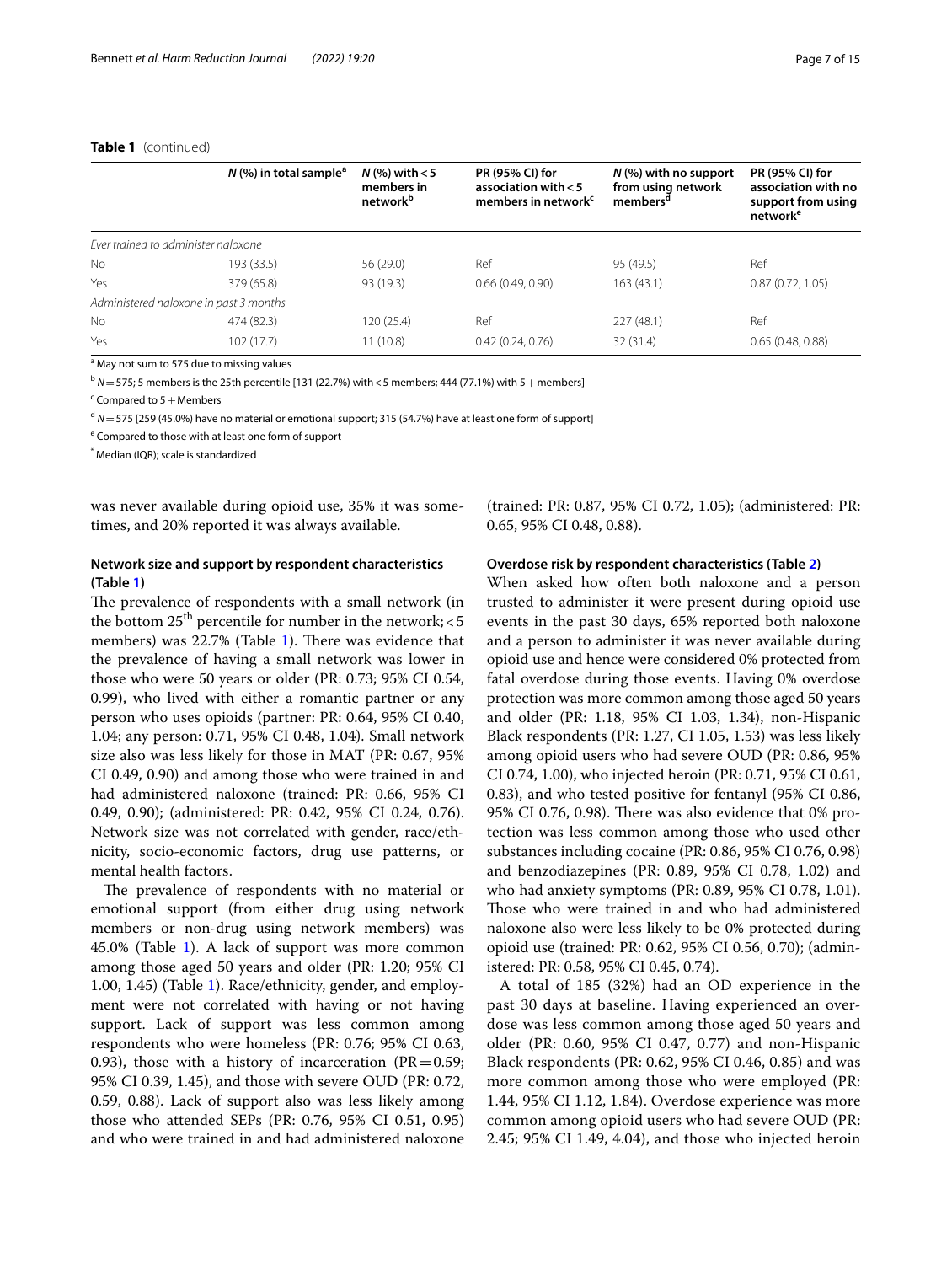<span id="page-7-0"></span>

|           | Table 2 Participant characteristics in the total sample and by unprotected use and OD experience in past 30 days |  |  |  |  |
|-----------|------------------------------------------------------------------------------------------------------------------|--|--|--|--|
| $(N=575)$ |                                                                                                                  |  |  |  |  |

|                                     | $N$ (%) with<br>unprotected use | PR (95% CI) for association<br>unprotected use | N (%) with OD<br>experience | PR (95% CI) for<br>association with OD<br>experience <sup>a</sup> |
|-------------------------------------|---------------------------------|------------------------------------------------|-----------------------------|-------------------------------------------------------------------|
| Age                                 |                                 |                                                |                             |                                                                   |
| Less than 50 years of age           | 146 (58.4)                      | Ref                                            | 105 (41.3)                  | Ref                                                               |
| 50 Years of age or older            | 219 (68.6)                      | 1.18 (1.03, 1.34)                              | 80 (24.9)                   | 0.60(0.47, 0.77)                                                  |
| Race/ethnicity                      |                                 |                                                |                             |                                                                   |
| Non-Hispanic White                  | 59 (56.2)                       | Ref                                            | 45 (42.9)                   | Ref                                                               |
| Non-Hispanic Black                  | 153 (71.2)                      | 1.27(1.05, 1.53)                               | 58 (26.7)                   | $0.62$ (0.46, 0.85)                                               |
| Hispanic/Latinx                     | 139 (61.5)                      | 1.09 (0.90, 1.33)                              | 78 (34.1)                   | 0.79 (0.60, 1.06)                                                 |
| Other                               | 11(61.1)                        | 1.09 (0.72, 1.63)                              | 3(15.8)                     | 0.37(0.13, 1.07)                                                  |
| Sex                                 |                                 |                                                |                             |                                                                   |
| Female                              | 117(61.6)                       | Ref                                            | 58 (30.2)                   | Ref                                                               |
| Male                                | 248 (66.1)                      | 1.07 (0.94, 1.23)                              | 123 (32.4)                  | 1.07 (0.83, 1.39)                                                 |
| Employment status                   |                                 |                                                |                             |                                                                   |
| Unemployed                          | 289 (65.5)                      | Ref                                            | 132 (29.7)                  | Ref                                                               |
| Employed                            | 70 (57.8)                       | 0.88(0.75, 1.04)                               | 53 (42.7)                   | 1.44 (1.12, 1.84)                                                 |
| Currently homeless                  |                                 |                                                |                             |                                                                   |
| No                                  | 264 (66.7)                      | Ref                                            | 133 (33.2)                  | Ref                                                               |
| Yes                                 | 101 (58.4)                      | 0.88(0.76, 1.01)                               | 52 (29.9)                   | 0.90(0.69, 1.18)                                                  |
| Ever incarcerated                   |                                 |                                                |                             |                                                                   |
| No                                  | 74 (66.7)                       | Ref                                            | 36 (31.6)                   | Ref                                                               |
| Yes                                 | 291 (63.5)                      | 0.95(0.82, 1.11)                               | 149 (32.3)                  | 1.02 (0.76, 1.38)                                                 |
| Length of opioid use history        |                                 |                                                |                             |                                                                   |
| 15 Years of less                    | 89 (58.6)                       | Ref                                            | 66 (42.9)                   | Ref                                                               |
| 16-26 years                         | 88 (65.2)                       | 1.11 (0.93, 1.34)                              | 41 (30.2)                   | 0.70(0.51, 0.96)                                                  |
| $27 - 35$ years                     | 92 (62.8)                       | 1.07 (0.89, 1.29)                              | 48 (32.6)                   | 0.76(0.57, 1.02)                                                  |
| 36 years or longer                  | 97 (71.3)                       | 1.22 (1.03, 1.44)                              | 30 (21.9)                   | 0.51(0.35, 0.74)                                                  |
| <b>OUD</b> severity                 |                                 |                                                |                             |                                                                   |
| Mild/moderate                       | 67 (72.0)                       | Ref                                            | 14(14.7)                    | Ref                                                               |
| Severe                              | 271 (62.2)                      | 0.86(0.74, 1.00)                               | 159 (36.1)                  | 2.45 (1.49, 4.04)                                                 |
| Ever injected heroin                |                                 |                                                |                             |                                                                   |
| No                                  | 255 (70.8)                      | Ref                                            | 107 (29.3)                  | Ref                                                               |
| Yes                                 | 98 (50.3)                       | 0.71(0.61, 0.83)                               | 75 (38.5)                   | 1.31 (1.03, 1.66)                                                 |
| Cocaine use in past 30 days         |                                 |                                                |                             |                                                                   |
| No                                  | 196 (68.8)                      | Ref                                            | 82 (28.6)                   | Ref                                                               |
| Yes                                 | 169 (59.5)                      | 0.86 (0.76, 0.98)                              | 103 (35.8)                  | 1.25 (0.98, 1.59)                                                 |
| Crack use in past 30 days           |                                 |                                                |                             |                                                                   |
| No                                  | 265 (65.0)                      | Ref                                            | 121 (29.2)                  | Ref                                                               |
| Yes                                 | 100(62.1)                       | 0.96(0.83, 1.10)                               | 64 (39.8)                   | 0.96(0.83, 1.10)                                                  |
| Marijuana use in past 30 days       |                                 |                                                |                             |                                                                   |
| No                                  | 235 (66.2)                      | Ref                                            | 96 (26.9)                   | Ref                                                               |
| Yes                                 | 130 (60.8)                      | 0.92 (0.80, 1.05)                              | 89 (40.8)                   | 1.52 (1.20, 1.92)                                                 |
| Benzodiazepine use in past 30 days  |                                 |                                                |                             |                                                                   |
| No                                  | 254 (66.5)                      | Ref                                            | 105 (27.2)                  | Ref                                                               |
| Yes                                 | 111 (59.4)                      | 0.89 (0.78, 1.02)                              | 80 (42.3)                   | 1.56 (1.23, 1.96)                                                 |
| Fentanyl detected in urine analysis |                                 |                                                |                             |                                                                   |
| No                                  | 184 (68.9)                      | Ref                                            | 89 (33.2)                   | Ref                                                               |
| Yes                                 | 179 (59.7)                      | 0.86(0.76, 0.98)                               | 95 (31.2)                   | 0.94(0.74, 1.19)                                                  |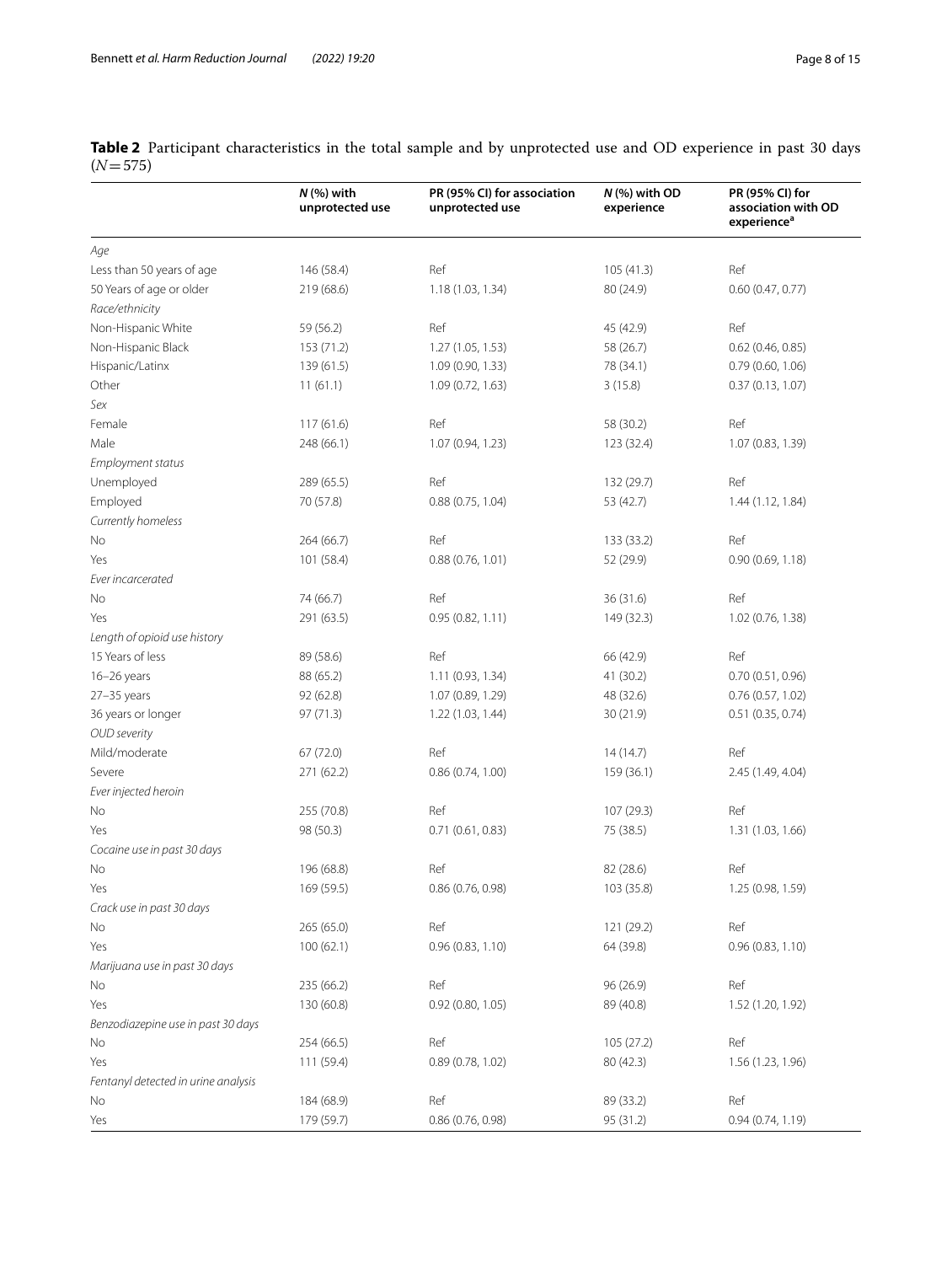## **Table 2** (continued)

|                                        | $N$ (%) with<br>unprotected use | PR (95% CI) for association<br>unprotected use | N (%) with OD<br>experience | PR (95% CI) for<br>association with OD<br>experience <sup>a</sup> |
|----------------------------------------|---------------------------------|------------------------------------------------|-----------------------------|-------------------------------------------------------------------|
| Oxycodone detected in urine analysis   |                                 |                                                |                             |                                                                   |
| <b>No</b>                              | 344 (63.9)                      | Ref                                            | 172 (31.8)                  | Ref                                                               |
| Yes                                    | 19(65.5)                        | 1.02 (0.78, 1.34)                              | 12 (37.5)                   | 1.18 (0.74, 1.88)                                                 |
| Heroin detected in urine analysis      |                                 |                                                |                             |                                                                   |
| No                                     | 49 (62.0)                       | Ref                                            | 32(40.5)                    | Ref                                                               |
| Yes                                    | 314 (64.3)                      | 1.04 (0.86, 1.25)                              | 152 (30.8)                  | 0.76 (0.56, 1.02)                                                 |
| Stigma (median $\geq$ 13)              |                                 |                                                |                             |                                                                   |
| No                                     | 167(60.5)                       | Ref                                            | 84 (30.3)                   | Ref                                                               |
| Yes                                    | 189 (68.5)                      | 1.13 (1.00, 1.28)                              | 96 (34.3)                   | 1.13 (0.89, 1.44)                                                 |
| <b>PTSD</b>                            |                                 |                                                |                             |                                                                   |
| No                                     | 330 (65.0)                      | Ref                                            | 161(31.4)                   | Ref                                                               |
| Yes                                    | 35 (57.4)                       |                                                | 24 (38.7)                   | 1.23 (0.88, 1.73)                                                 |
| Omnibus mental health*                 |                                 | Ref                                            |                             | Ref                                                               |
|                                        |                                 | 0.95(0.86, 1.04)                               |                             | 1.30(1.14, 1.48)                                                  |
| Depression                             |                                 |                                                |                             |                                                                   |
| No                                     | 172 (65.9)                      | Ref                                            | 66 (24.9)                   | Ref                                                               |
| Yes                                    | 193 (62.7)                      | 0.95(0.84, 1.08)                               | 119 (38.4)                  | 1.54 (1.20, 1.98)                                                 |
| Anxiety                                |                                 |                                                |                             |                                                                   |
| No                                     | 210 (67.5)                      | Ref                                            | 89 (28.2)                   | Ref                                                               |
| Yes                                    | 155 (60.1)                      | 0.89(0.78, 1.01)                               | 96 (36.9)                   | 1.31 (1.03, 1.66)                                                 |
| Suicidality                            |                                 |                                                |                             |                                                                   |
| No                                     | 349 (64.4)                      | Ref                                            | 170 (31.1)                  | Ref                                                               |
| Yes                                    | 16(59.3)                        | 0.92(0.67, 1.27)                               | 15(53.6)                    | 1.72 (1.19, 2.49)                                                 |
| SEP visits in past 3 months            |                                 |                                                |                             |                                                                   |
| No                                     | 251 (73.4)                      | Ref                                            | 95 (27.4)                   | Ref                                                               |
| Yes                                    | 80 (47.3)                       | 0.64(0.54, 0.76)                               | 64 (37.6)                   | 1.38 (1.06, 1.78)                                                 |
| Currently opioid treatment             |                                 |                                                |                             |                                                                   |
| No current treatment                   | 161 (64.1)                      | Ref                                            | 99 (39.1)                   | Ref                                                               |
| Medication assisted treatment          | 204 (64.2)                      | 1.00(0.88, 1.13)                               | 86 (26.7)                   | 0.68 (0.54, 0.86)                                                 |
| Ever trained to administer naloxone    |                                 |                                                |                             |                                                                   |
| No                                     | 162 (85.3)                      | Ref                                            | 51(26.4)                    | Ref                                                               |
| Yes                                    | 200 (53.3)                      | 0.62 (0.56, 0.70)                              | 132 (34.9)                  | 1.32 (1.00, 1.74)                                                 |
| Administered naloxone in past 3 months |                                 |                                                |                             |                                                                   |
| No                                     | 325 (69.3)                      | Ref                                            | 135 (28.5)                  | Ref                                                               |
| Yes                                    | 40 (40.0)                       | 0.58(0.45, 0.74)                               | 50 (49.5)                   | 1.74 (1.36, 2.22)                                                 |

<sup>a</sup> May not sum to 575 due to missing values

\* Median (IQR); scale is standardized

(PR: 1.31; 95% CI 1.03, 1.66). There is also evidence that overdose experience was more common among those who used other substances including cocaine (PR: 1.25, 95% CI 0.98, 1.59), marijuana (PR: 1.52; 95% CI 1.20, 1.92) and benzodiazepines (PR: 1.56, 95% CI 1.23, 1.96). Overdose experience was strongly associated with suicidality (PR: 1.72, 95% CI 1.19, 2.49) and also was associated with symptoms of depression (PR: 1.54: 95% CI 1.20, 1.98) and anxiety (PR: 1.31, 95% CI 1.03, 1.66). Those who were trained in and who had administered naloxone also were more likely to have more overdose experiences (trained: PR: 1.32, 95% CI 1.00, 1.74); (administered: PR: 1.74, 95% CI 1.36, 2.22).Tose who tested positive for fentanyl did not have elevated overdose experiences compared with those who tested negative (PR: 0.94; 95% CI 0.74, 1.19).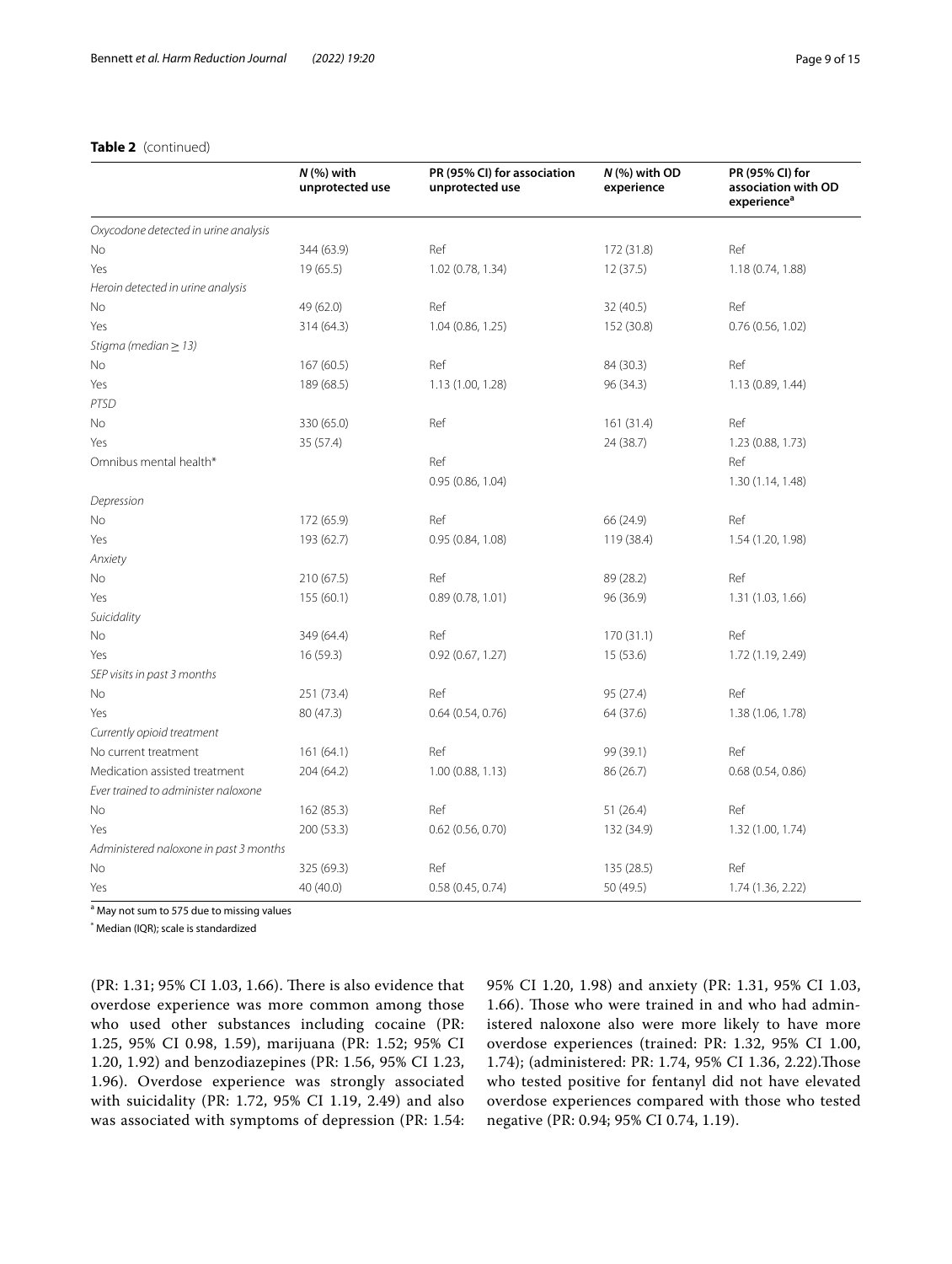## **Associations: network and support factors and 0% protection (lacks naloxone and/or person to administer it) during opioid use (Table [3](#page-10-0))**

#### *Network size*

In both unadjusted analyses and in multivariable analyses adjusting for age, sex, race/ethnicity, current homelessness, and OUD severity, among injectors, having no person in one's injection network was associated with moderate increases in the prevalence of having no protection during opioid use events (APR: 1.61, 95% CI 1.23, 2.11) (Table [4\)](#page-11-0). In the sample overall, when including injecting and non-injecting participants, the APR for the association between small network size (<5 persons) and never being protected during opioid use was 1.14 (95% CI 0.98, 1.31).

#### *Cohabitation romantic and non‑romantic partners*

There was evidence that cohabitation with a romantic partner is protective against having 0% protected opioid use events (APR: 0.89, 95% CI 0.76, 1.04). Living with a partner who also uses opioids was associated with a 23% reduction in the hazard of having no protection during opioid use (APR: 0.77, 95% CI 0.62, 0.95). While there was a weak and non-signifcant relationship between living with anyone and protected events (APR: 0.99, 95% CI 0.85, 1.15), living with anyone who uses opioids was associated with having more than 25% more protected use events.

## **Associations: network and support factors and overdose (Table [4](#page-11-0))**

#### *Network size*

In both unadjusted and adjusted analyses, among injectors, there was little evidence of an association between network size and overdose risk.

#### *Cohabitation romantic and non‑romantic partners*

Cohabitation with a romantic partner, with a partner who also uses opioids, or with anyone was not associated with overdose experiences.

## **Discussion**

Overall, our results shed new light on social networks of people who use drugs, as participants in our study with larger social networks had greater coverage of naloxone and a person to administer it during opioid use events, what we have called "protected use," than participants with smaller networks. Having larger social networks of people who use opioids has the potential to result in a higher proportion of protected use events. By the same token, our fnding that 45% of all participants reported that naloxone was *never* available during past-month

opioid use events attests to the challenges we continue to face in trying to tackle this crisis and ensure that for every use of opioids, there is a naloxone kit and someone to administer it nearby.

Participants with larger social networks were considerably more likely to have protected use events, networks that have potential to provide more support to mitigate some of the hazards associated with solitary injection drug use and overdose response—a network member can administer naloxone in a timely way. Our fnding that larger networks were not associated with overdose experiences in past 30 days, but were associated with ever being trained in naloxone use and having administered the medication in the past three months, supports other research showing the positive benefts of saturating communities with naloxone and ensuring the medication makes into the hands of people who use drugs [[34](#page-14-16)[–36](#page-14-17)]. The comparatively low prevalence of overdose experience among people who inject drugs who have no network members may be, among other factors, an indication that people who inject drugs alone are aware of having no potentially life-saving support and use with greater caution. Especially when using alone, these people who inject drugs may more readily use smaller amounts, check drug supplies for fentanyl using test strips distributed by harm reduction agencies, and/or do "test shots" to determine potency, all features of THN curricula. Future research is needed to better understand strategies deployed by solitary users to stay safe when they use alone, and if they are more cautious in solitary use situations.

Living with anyone who uses opioids, including a romantic partner, was associated with more naloxone protection but not more overdose experiences than among those who live alone or with a non-opioid user. This is yet another indication that naloxone distribution efforts need to also focus on getting naloxone into the extended networks of people who use drugs, users and non-users. But it also suggests that more targeted outreach to non-users who may live or interact with people who use drugs is needed. That one quarter (140 participants) of our sample lived alone, 33% reported an overdose experience in the past 30 days, and 45% reported being never protected in the previous month of opioid use, suggests that the goal of being protected 100% of the time by naloxone and someone to administer it demonstrates the work ahead to connect people to protective networks and contexts for use (i.e., supervised spaces).

In the United States, the primary means of supervised drug consumption stems from one's network and the public, as interventions like safe consumption sites (SCSs) or Overdose Prevention Centers (OPCs) remain illegal at the federal level, placing the burden of overdose response one's social networks, often carried by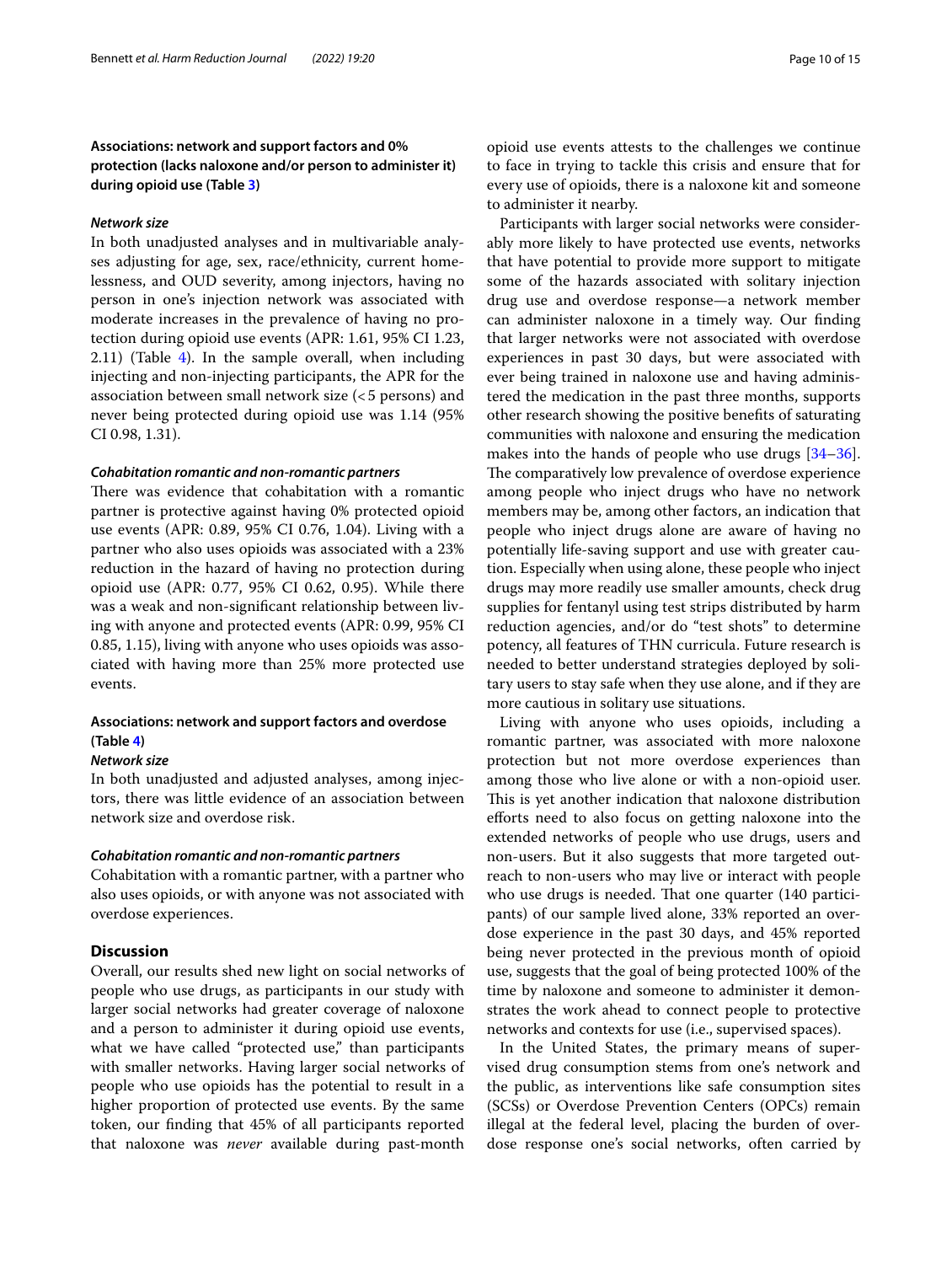<span id="page-10-0"></span>**Table 3** Associations between network and support factors and never protected with naloxone and a person to administer during opioid use events in past 30 days

|                                                           | $N$ (%) with no protection | PR (95% CI)         | APR (95% CI) <sup>a</sup> |
|-----------------------------------------------------------|----------------------------|---------------------|---------------------------|
| Network size (injecting)                                  |                            |                     |                           |
| More than 1                                               | 64 (43.8)                  | Ref                 | Ref                       |
| 0 in Network                                              | 38 (69.1)                  | 1.58 (1.22, 2.03)   | 1.61(1.23, 2.11)          |
| Network size (opioid-using)                               |                            |                     |                           |
| More than 5                                               | 275 (62.5)                 | Ref                 | Ref                       |
| <5 in network                                             | 90 (69.8)                  | 1.37 (0.90, 2.09)   | 1.14 (0.98, 1.31)         |
| Network size (opioid using, excluding injectors)          |                            |                     |                           |
| More than 5                                               | 201 (71.3)                 | Ref                 | Ref                       |
| <5 in Network                                             | 62 (72.10                  | $1.01$ (0.87, 1.18) | 1.03 (0.88, 1.21)         |
| Non-using network gave place to stay in past 3 months     |                            |                     |                           |
| No                                                        | 248 (65.1)                 | Ref                 | Ref                       |
| Yes                                                       | 117(63.2)                  | 0.97(0.85, 1.11)    | 1.08 (0.93, 1.24)         |
| Non-using network gave money in past 3 months             |                            |                     |                           |
| No                                                        | 133 (62.7)                 | Ref                 | Ref                       |
| Yes                                                       | 229 (64.9)                 | 1.03(0.91, 1.18)    | 1.07 (0.93, 1.22)         |
| Non-using network gave emotional support in past 3 months |                            |                     |                           |
| No                                                        | 80(61.1)                   | Ref                 | Ref                       |
| Yes                                                       | 281 (65.2)                 | 1.06 (0.92, 1.24)   | 1.17 (0.99, 1.38)         |
| Using network gave place to stay in past 3 months         |                            |                     |                           |
| No                                                        | 267 (65.4)                 | Ref                 | Ref                       |
| Yes                                                       | 98 (61.2)                  | 0.94(0.81, 1.08)    | 1.03 (0.88, 1.20)         |
| Using network gave money in past 3 months                 |                            |                     |                           |
| No                                                        | 211 (68.5)                 | Ref                 | Ref                       |
| Yes                                                       | 154 (59.5)                 | 0.87 (0.76, 0.98)   | 0.85(0.75, 0.98)          |
| Using network gave emotional support in past 3 months     |                            |                     |                           |
| No                                                        | 144 (72.0)                 | Ref                 | Ref                       |
| Yes                                                       | 221 (60.2)                 | 0.84(0.74, 0.94)    | 0.87(0.76, 0.99)          |
| Support from networks                                     |                            |                     |                           |
| No support                                                | 41 (69.5)                  | Ref                 | Ref                       |
| At least one form of support from using                   | 16 (48.5)                  | 0.70(0.47, 1.03)    | 0.70(0.47, 1.04)          |
| At least one form of support from non-using               | 174 (62.6)                 | 0.98 (0.80, 1.19)   | 1.00 (0.82, 1.24)         |
| At least one from of support from both                    | 132 (68.0)                 | 0.90 (0.74, 1.09)   | 0.95(0.77, 1.16)          |
| Currently lives with romantic partner                     |                            |                     |                           |
| No                                                        | 277 (65.8)                 | Ref                 | Ref                       |
| Yes                                                       | 88 (59.5)                  | 0.90 (0.78, 1.05)   | 0.89(0.76, 1.04)          |
| Currently lives with romantic partner who uses opioids    |                            |                     |                           |
| No                                                        | 312 (67.0)                 | Ref                 | Ref                       |
| Yes                                                       | 53 (51.5)                  | 0.77(0.63, 0.94)    | 0.77(0.62, 0.95)          |
| Currently lives with anyone                               |                            |                     |                           |
| No                                                        | 92 (66.7)                  | Ref                 | Ref                       |
| Yes                                                       | 272 (63.3)                 | 0.95 (0.83, 1.09)   | 0.99(0.85, 1.15)          |
| Currently lives with anyone who uses opioids              |                            |                     |                           |
| No                                                        | 267 (68.1)                 | Ref                 | Ref                       |
| Yes                                                       | 82 (52.6)                  | 0.77(0.66, 0.91)    | 0.79 (0.66, 0.94)         |
| Current living situation                                  |                            |                     |                           |
| Lives alone                                               | 92 (66.7)                  | Ref                 | Ref                       |
| Not with anyone who uses opioids                          | 175 (68.9)                 | 1.03 (0.89, 1.19)   | 1.06 (0.91, 1.24)         |
| Someone who uses opioids                                  | 82 (52.6)                  | 0.79(0.65, 0.95)    | 0.82(0.67, 1.01)          |
|                                                           |                            |                     |                           |

<sup>a</sup> Adjusted for age, sex, race/ethnicity, current homelessness, and OUD severity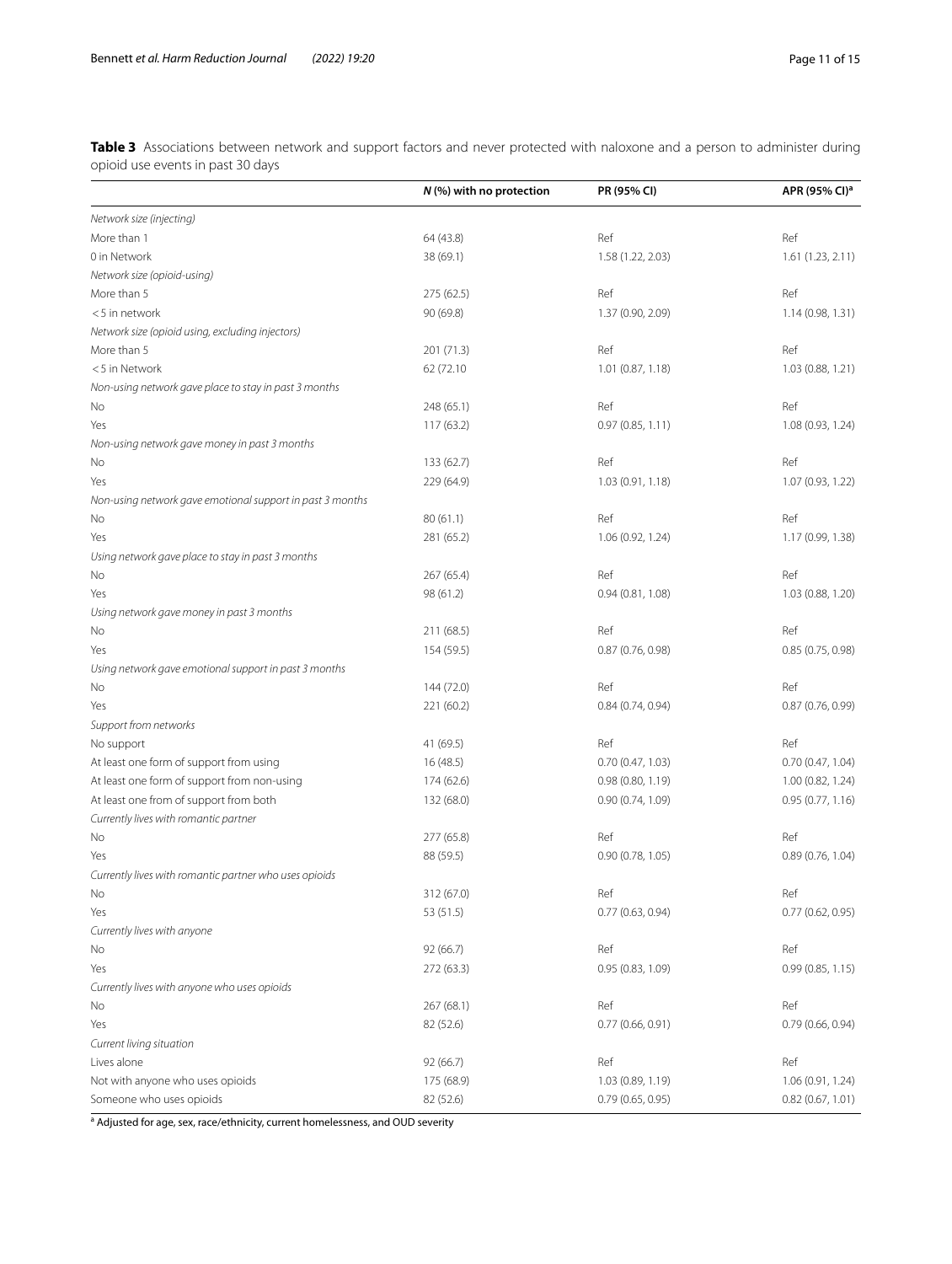## <span id="page-11-0"></span>**Table 4** Associations between network and support factors and any OD experiences in past 30 days

|                                                           | N (%) with OD experience | PR (95% CI)         | APR (95% CI) <sup>a</sup> |
|-----------------------------------------------------------|--------------------------|---------------------|---------------------------|
| Network size (injecting)                                  |                          |                     |                           |
| More than 1                                               | 65 (44.5)                | Ref                 | Ref                       |
| 0 in Network                                              | 15(27.3)                 | $0.61$ (0.38, 0.99) | 0.80(0.51, 1.26)          |
| Network size (opioid using)                               |                          |                     |                           |
| More than 5                                               | 143 (32.3)               | Ref                 | Ref                       |
| <5 in Network                                             | 42 (32.1)                | 0.99(0.75, 1.32)    | 1.04 (0.79, 1.36)         |
| Network size (opioid using, excluding injectors)          |                          |                     |                           |
| More than 5                                               | 79 (27.7)                | Ref                 | Ref                       |
| <5 in Network                                             | 26 (29.2)                | 1.05(0.72, 1.53)    | 1.12 (0.78, 1.60)         |
| Non-using network gave place to stay in past 3 months     |                          |                     |                           |
| No                                                        | 104 (26.9)               | Ref                 | Ref                       |
| Yes                                                       | 80 (43.0)                | 1.60 (1.26, 2.02)   | 1.42 (1.10, 1.83)         |
| Non-using network gave money in past 3 months             |                          |                     |                           |
| No                                                        | 60 (27.9)                | Ref                 | Ref                       |
| Yes                                                       | 122 (34.3)               | 1.23 (0.95, 1.59)   | 1.05 (0.81, 1.36)         |
| Non-using network gave emotional support in past 3 months |                          |                     |                           |
| No                                                        | 29 (21.8)                | Ref                 | Ref                       |
| Yes                                                       | 152 (34.9)               | 1.60(1.13, 2.27)    | 1.41 (0.99, 2.00)         |
| Using network gave place to stay in past 3 months         |                          |                     |                           |
| No                                                        | 111 (26.9)               | Ref                 | Ref                       |
| Yes                                                       | 73 (45.3)                | 1.69(1.34, 2.13)    | 1.52 (1.18, 1.95)         |
| Using network gave money in past 3 months                 |                          |                     |                           |
| No                                                        | 92 (29.4)                | Ref                 | Ref                       |
| Yes                                                       | 92 (35.4)                | 1.20 (0.95, 1.53)   | 1.22 (0.96, 1.55)         |
| Using network gave emotional support in past 3 months     |                          |                     |                           |
| No                                                        | 54 (26.7)                | Ref                 | Ref                       |
| Yes                                                       | 129 (34.8)               | 1.30 (1.00, 1.70)   | 1.27 (0.96, 1.67)         |
| Support from networks                                     |                          |                     |                           |
| No support                                                | 8(13.3)                  | Ref                 | Ref                       |
| At least one form of support from using                   | 13 (39.4)                | 2.95 (1.36, 6.40)   | 2.79 (1.31, 5.93)         |
| At least one form of support from non-using               | 57 (28.9)                | 2.17 (1.10, 4.29)   | 1.89 (0.97, 3.67)         |
| At least one form of support from both                    | 104(37.1)                | 2.78 (1.43, 5.41)   | 2.30 (1.20, 4.39)         |
| Currently lives with romantic partner                     |                          |                     |                           |
| No                                                        | 133 (31.3)               | Ref                 | Ref                       |
| Yes                                                       | 52 (34.7)                | 1.11(0.85, 1.45)    | 1.11 (0.95, 1.46)         |
| Currently lives with romantic partner who uses opioids    |                          |                     |                           |
| No                                                        | 148 (31.4)               | Ref                 | Ref                       |
| Yes                                                       | 37 (35.9)                | 1.14(0.86, 1.53)    | 1.00 (0.72, 1.39)         |
| Currently lives with anyone                               |                          |                     |                           |
| No                                                        | 41 (29.3)                | Ref                 | Ref                       |
| Yes                                                       | 144 (33.2)               | 1.13 (0.85, 1.51)   | 1.02 (0.75, 1.39)         |
| Currently lives with anyone who uses opioids              |                          |                     |                           |
| No                                                        | 121 (30.4)               | Ref                 | Ref                       |
| Yes                                                       | 58 (37.2)                | 1.22 (0.95, 1.57)   | 1.09 (0.83, 1.44)         |
| Current living situation                                  |                          |                     |                           |
| Lives alone Lives alone                                   | 41 (29.3)                | Ref                 | Ref                       |
| Not with anyone who uses opioids                          | 80 (31.0)                | 1.06(0.77, 1.45)    | 0.98(0.71, 1.36)          |
| Someone who uses opioids                                  | 58 (37.2)                | 1.27 (0.91, 1.76)   | 1.08 (0.75, 1.54)         |

<sup>a</sup> Adjusted for age, sex, race/ethnicity, current homelessness, and OUD severity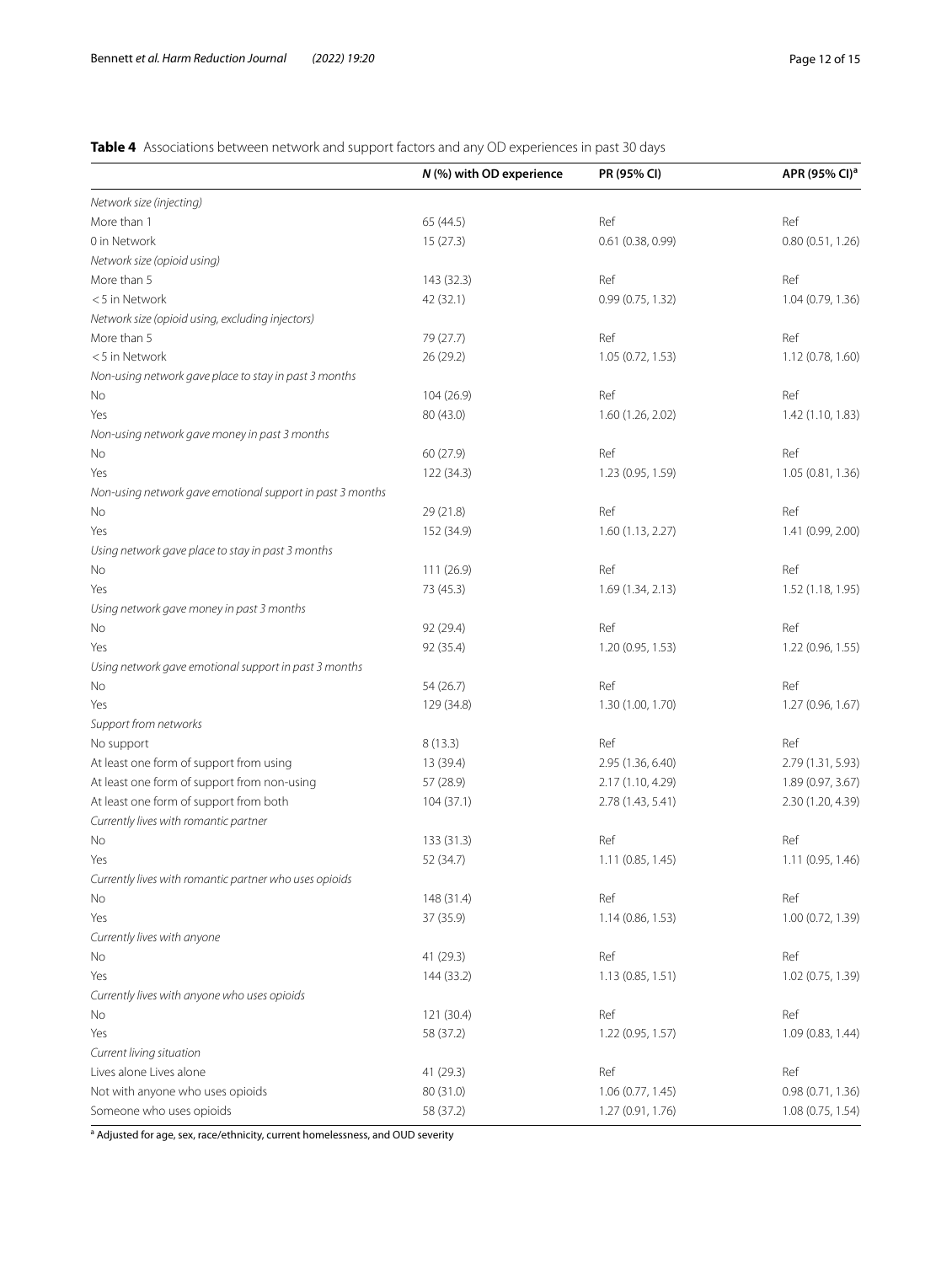people without the institutional frameworks around them, which can take an emotional toll [\[37\]](#page-14-18). One known underground OPC in the US has demonstrated individual and social benefts, showcasing the viability of this proven intervention in Canada and Europe within U.S. contexts [[38](#page-14-19)[–40](#page-14-20)]. Recently, two sanctioned OPCs began operating "above ground" in NYC communities that have experienced high levels of overdose mortality. In just the frst two months of operation, the OPC reported 124 onsite overdose interventions, a strong testament to their life saving potential and the need for large scale implementation across U.S. communities so people are always able to find low threshold protection. The high rates of overdose fatalities in private residences [[11](#page-13-8)] are a strong reminder that THN adaptation for solitary living, housing and shelter systems are sorely needed to assist people who use drugs, including supervised use spaces easily accessible in residences and group trainings that may have the secondary function of helping to connect people after explaining the value of having a buddy system [\[41\]](#page-14-21). An environment free of stigma and judgement can only beneft naloxone uptake. Based on our fndings, it is clear that additional tools are needed to help people who use drugs prevent an overdose in the frst place (e.g. safer drug supply programs [\[42\]](#page-14-22)), expedite response to overdose events (e.g. SCSs [\[43](#page-14-23)]), and establish better mechanisms of protection for solitary users they may need in the event of an overdose (e.g. housing overdose prevention sites [[44\]](#page-14-24); technology-adapted tools [[45\]](#page-14-25)). Decriminalization of drugs might also address fluctuations in opioid tolerance resulting from incarceration, and address the surreptitious nature of drug use shaped by criminalization, resulting in fewer solitary opioid consumption events. Additionally, innovative safety measures developed during the height of the COVID-19 pandemic may also prove useful for minimizing overdose fatalities among solitary users including telemedicine monitoring programs, technology to link friends or just fellow-users via the phone or social media, and home visitation wellness programs [[46\]](#page-14-26).

Our fndings related to race suggests that additional research is critical to understanding why communities of people of color who use opioids appear less protected by naloxone than other groups  $[42]$  $[42]$ . Our finding that Black participants were considerably less likely to have protected use events may refect an ongoing broader lack of access to the medication and understandable hesitancy to engage harm reduction resources more generally in some communities due to legacies of harm done onto communities of people of color by medical institutions [[47,](#page-14-27) [48](#page-14-28)]. Black people who use opioids may face logistical and fnancial barriers to treatment [\[49](#page-14-29)] and may have had negative experiences with healthcare. These past experiences and poor quality care may reinforce mistrust, which may also be a barrier to naloxone uptake [[50](#page-14-30)[–52](#page-14-31)]. Limited access to naloxone may also be grounded in the history of community resistance to syringe exchange programs in some urban Black neighborhoods [\[46](#page-14-26)] as well as ongoing stigmatization, stereotyping, and criminal justice responses to drug use in Black communities [\[53](#page-14-32)]. Taken together, these phenomena point to the critical need for tailored harm reduction curricula and outreach, developed by and for communities of people of color, in addition to outreach to underserved communities guided by community members. Peer-based programs may be of particular value [\[48\]](#page-14-28).

For those persons who are 50 years or older, while they are less likely to have to have small networks, they do not have the same protection found in the full sample, where large networks come with greater protection (or less unprotectedness). Thus, for those who are 50 or older, despite being less likely to have smaller networks, they are also less likely to be protected, which moves against the overall correlation between network size and protection. With an aging population of opioid users and a high proportion of our sample reporting solitary living, additional research is needed to better understand why larger networks don't afford older people the same naloxone protection as found with other groups.

Our fndings that participants with mental health symptoms of depression, anxiety, and suicidality were considerably more likely to have experienced an overdose in the past 30 days is consistent with recent research that shows experiencing anxiety, suicidal ideation, and depression can be a risk factor for overdose [\[54](#page-14-33), [55](#page-14-34)]. Additional overdose prevention and naloxone distribution may prove fruitful alongside mental health screenings. Also, further research on co-morbidities and overdose risk is clearly needed as are innovative outreach models to reach persons at high risk for overdose with mental health concerns.

We note several limitations in the current study, the frst being the study was conducted in NYC, a city with an expansive naloxone distribution infrastructure, and the experiences of people who use opioids may not be generalizable to other areas. Data are self-report and there is the possibility of under and over reporting. Measuring non-fatal overdose is difficult and may be biased by the social contexts of use, in that those who use with others are more likely to learn of non-fatal ODs—characterized by collapse, unexpected loss of consciousness, fngers or lips turning blue, etc.—than those that occur in isolated, solitary-use settings. Our data on network size is limited to the size of participants' opioid-using networks, we did not collect data on the full size of all of participants' non opioid-using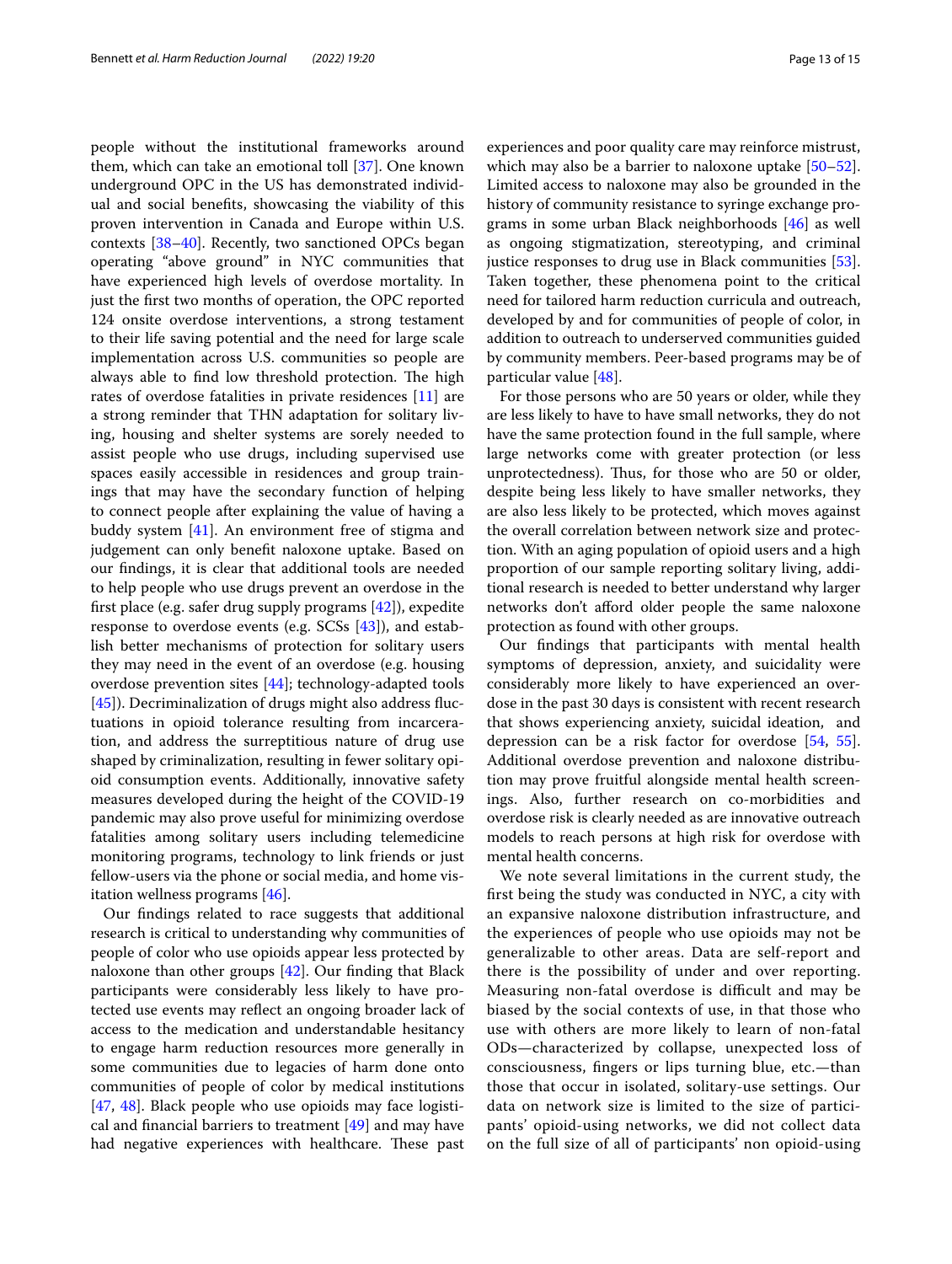networks. Finally, it is possible that there is an underreporting of overdose experiences as a person may not recognize that he/she had experienced an overdose.

## **Conclusion**

Considering the importance of protected use amid the ongoing dual overdose and COVID-19 crises, it is vital that the high levels of unprotected use events reported in our study be disseminated and discussed among people who use drugs, particularly among people of color who use drugs. Such conversations might lead to ensuring people at risk of fatal overdose know where to get naloxone, consider who trusted peers are to use drugs with, are aware that overdose prevention sites are now available above ground in New York City, and consider what protected drug use means in their lives. Agencies providing services to people who use drugs or community-based participatory action researchers might be best positioned to host such dialogues.

In this era of fentanyl, overdoses occur more frequently and rapidly than those involving only heroin. With fentanyl detected in over half of our sample (59%) and reports of more fentanyl in the illicit drug supply, it is critical that opioid use events involve a bystander or readily available responder and easily accessible naloxone to make sure the incidence of overdose does not continue to climb. As communities face overdose fatigue, naloxone saturation remains as important as ever and our collective eforts are needed to expand the reach of naloxone distribution and help foster a climate where people carry the medication without fear of police repercussion and judgement by others [[56\]](#page-14-35). Aiming to increase the naloxone community safety net is contingent on social network participation. As such, interventions to prevent and respond to overdoses particularly when using drugs alone are critical in the fght to end the fatal overdose crisis.

#### **Acknowledgements**

The authors thank all the people who participated in the study and shared their expertise.

#### **Authors' contributions**

ASB and LE conceived of and designed the study and secured funding. JS conducted the analyses. ASB drafted the manuscript. MK wrote the frst draft of the results. All authors, ASB, JS, JMB, MK, AR, LH, CM, LE provided critical feedback and contributed to the editing and writing of subsequent drafts. All authors read and approved the fnal manuscript.

#### **Funding**

This material is based upon work supported by the U.S. National Institute on Drug Abuse (NIDA; 1R01DA046653). NIDA had no further role in the study design; in the collection, analysis and interpretation of data; in the writing of the report; or in the decision to submit the paper for publication.

#### **Availability of data and materials**

The datasets used and/or analyzed during the current study are available from the corresponding author on reasonable request.

#### **Declarations**

#### **Ethics approval and consent to participate**

This study was approved by the New York University School of Medicine Institutional Review Board.

## **Consent for publication**

N/A.

#### **Competing interests**

The authors declare that they have no competing interests.

#### **Author details**

<sup>1</sup> School of Global Public Health, New York University, New York, USA. <sup>2</sup> Center for Drug Use and HIV/HCV Research, New York University, New York, USA. <sup>3</sup> Center for Opioid Epidemiology and Policy, Grossman School of Medicine, New York University, New York, USA. <sup>4</sup> Centre for Drug Policy and Evaluation, Unity Health Toronto, 209 Victoria St, Toronto, ON M5B 1T8, Canada. <sup>5</sup> Dornsife School of Public Health, Drexel University, Philadelphia, PA, USA.

#### Received: 13 October 2021 Accepted: 17 February 2022 Published online: 04 March 2022

#### **References**

- <span id="page-13-0"></span>1. CDC, Provisional Drug Overdose Death Counts 2021.
- <span id="page-13-1"></span>2. Ahmad F, Rossen L, Sutton P. Provisisonal drug overdose death counts 2021, National Center for Health Statistics.
- <span id="page-13-2"></span>3. McDonald R, Campbell ND, Strang J. Twenty years of take-home naloxone for the prevention of overdose deaths from heroin and other opioidsconception and maturation. Drug Alcohol Depend. 2017;178:176–87.
- 4. Strang J, et al. Heroin overdose: the case for take-home naloxone. BMJ. 1996;312(7044):1435–6.
- <span id="page-13-9"></span>5. Wheeler E, et al. Opioid overdose prevention programs providing naloxone to laypersons—United States, 2014. MMWR Morb Mortal Wkly Rep. 2015;64(23):631–5.
- <span id="page-13-3"></span>6. Davis C, Carr D. State legal innovations to encourage naloxone dispensing. J Am Pharm Assoc. 2017;57(2):S180–4.
- <span id="page-13-4"></span>7. Rando J, et al. Intranasal naloxone administration by police frst responders is associated with decreased opioid overdose deaths. Am J Emerg Med. 2015;33(9):1201–4.
- <span id="page-13-5"></span>8. Bessen S, et al. Barriers to naloxone use and acceptance among opioid users, frst responders, and emergency department providers in New Hampshire, USA. Int J Drug Policy. 2019;74:144–51.
- <span id="page-13-6"></span>9. Yang C, Favaro J, Meacham MC. NEXT harm reduction: an online, mailbased naloxone distribution and harm-reduction program. Am J Public Health. 2021;66:e1–5.
- <span id="page-13-7"></span>10. Davidson PJ, et al. Fatal heroin-related overdose in San Francisco, 1997– 2000: a case for targeted intervention. J Urban Health. 2003;80(2):261–73.
- <span id="page-13-8"></span>11. Siegler A, et al. Unintentional opioid overdose deaths in New York City, 2005–2010: a place-based approach to reduce risk. Int J Drug Policy. 2014;25(3):569–74.
- <span id="page-13-10"></span>12. Tobin K, et al. Awareness and access to naloxone necessary but not sufficient: examining gaps in the naloxone cascade. Int J Drug Policy. 2018;59:94–7.
- <span id="page-13-11"></span>13. Bennett AS, et al. Reasons people who use opioids do not accept or carry no-cost naloxone: qualitative interview study. JMIR Form Res. 2020;4(12):e22411.
- <span id="page-13-12"></span>14. Dayton L, et al. More than just availability: who has access and who administers take-home naloxone in Baltimore, MD. PLoS ONE. 2019;14(11):224–686.
- <span id="page-13-13"></span>15. Heavey SC, et al. 'I have it just in case'—Naloxone access and changes in opioid use behaviours. Int J Drug Policy. 2018;51:27–35.
- <span id="page-13-14"></span>16. Papamihali K, et al. Convenience and comfort: reasons reported for using drugs alone among clients of harm reduction sites in British Columbia, Canada. Harm Reduct J. 2020;17(1):1–11.
- <span id="page-13-15"></span>17. Bowles J, et al. "Generally, you get 86'ed because you're a liability": An application of Integrated Threat Theory to frequently witnessed overdoses and social distancing responses. Soc Sci Med. 2020;66:113–90.